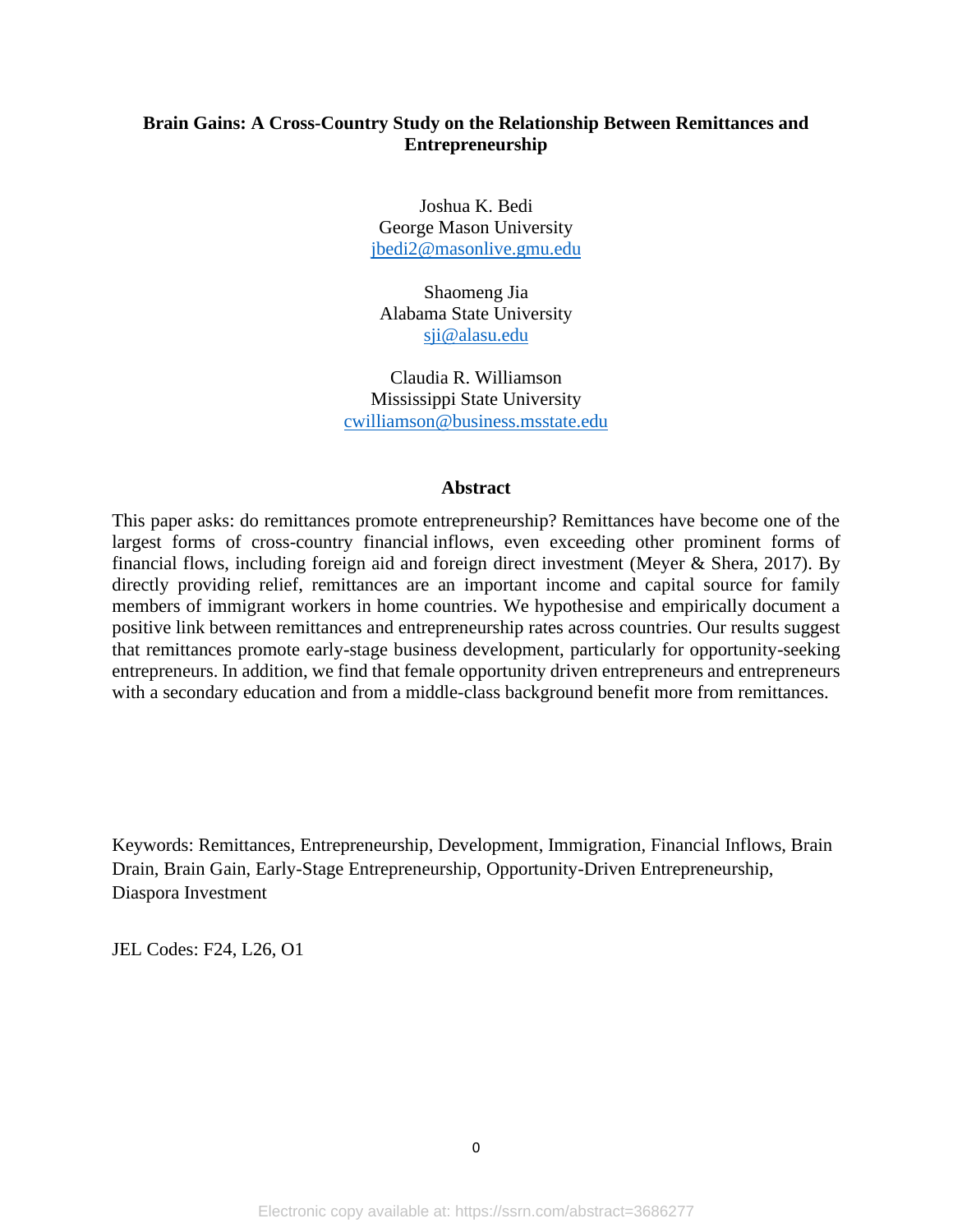#### **I. Introduction**

Remittances are defined as a transfer of money between two parties, often intended as a gift. In the immigration context, remittances are monetary transfers sent across borders to friends or family by migrants who have left their home nation. While these transfers have been occurring for centuries, better data collection and an increased focus on the economics of migration and remittances have made it easier for researchers to study the economic consequences of remittances. As such, this study asks: do remittances promote entrepreneurship in the receiving countries? We hypothesise that remittances alleviate capital constraints, stimulating entrepreneurial ventures.

Recently, the role of remittances has received attention throughout political discourse, in part because of Donald Trump's idea of building a border wall at Mexico's expense by invoking the Patriot act to cut off or tax remittances to Mexico (Niquette, 2018). However, the topic of remittances is nothing new to the academic profession, and a vast array of research has been undertaken to investigate the effects of remittances (Abdih, et al., 2012; Adams & Klobodu, 2016; Aggarwal, et al., 2011; Amuedo-Dorantes & Pozo, 2004; Berdiev, et al., 2013; Bugamelli & Paterno, 2009).

This is for good reason. Migrant worker remittances are one of the largest sources of external finance for developing nations, even sometimes exceeding other prominent forms of financial flows, including foreign aid and foreign direct investment (Meyer & Shera, 2017). The World Bank (2019) estimates north of \$689 billion of officially recorded remittance flows transferred worldwide in 2018, \$528 billion of which were sent to individuals and families in the developing world. These figures represent a growth of 7.8% compared to 2017. Thus, any policy effecting the flow of remittances would have widespread implications as remittances are becoming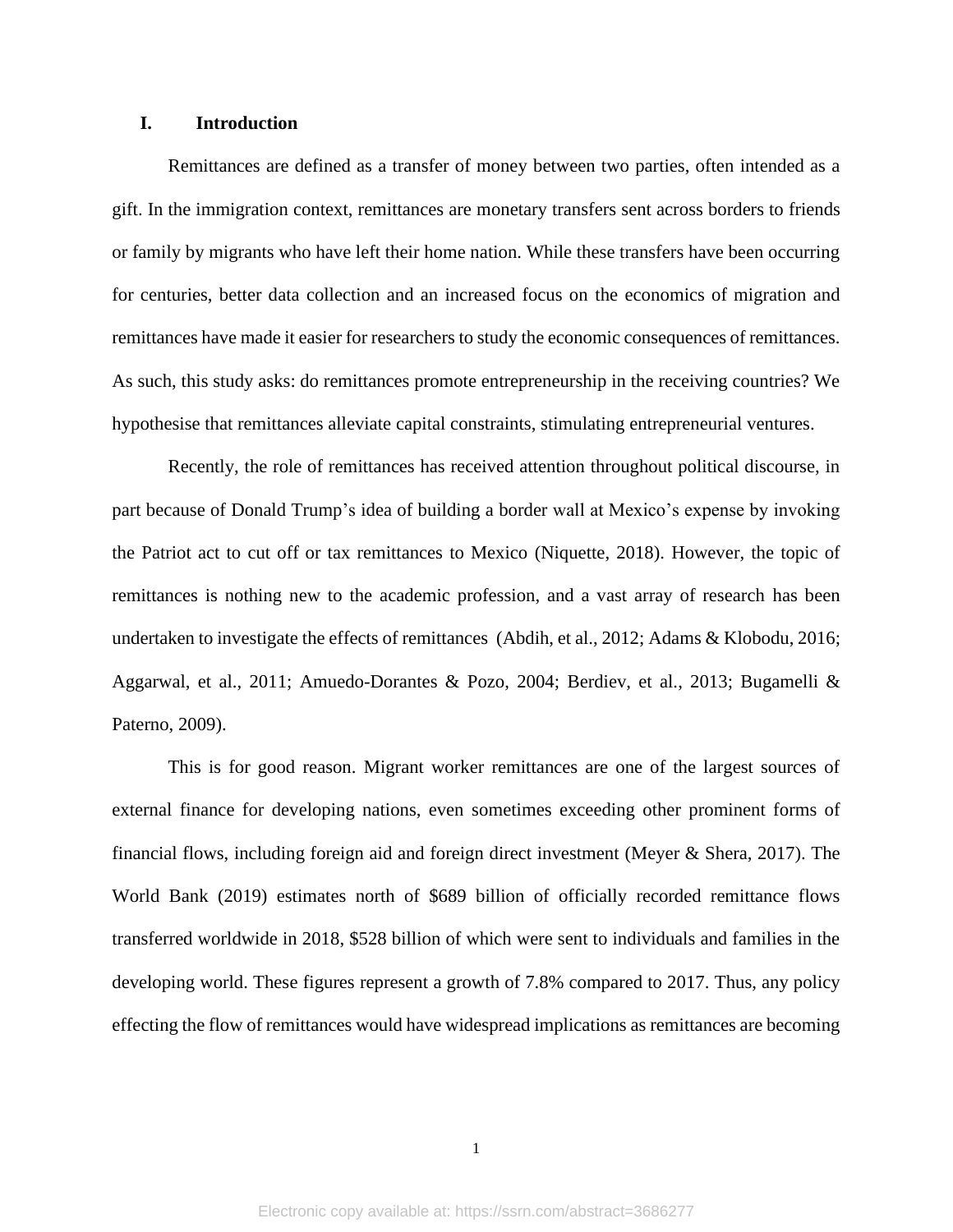more important. For example, overseas remittances now constitute one of Bitcoin's most profitable uses, totalling \$600 billion in crypto-transfers (Shobhit, 2018).

Research on this topic spans the fields of both macro- and microeconomics. Macro models of a small open economy study the effects remittances have on the overall composition of the labour force and employment dynamics over the business cycle. Micro-level decisions are also studied, including not only the motives for sending remittances, but also the impact remittances have on individual and household level decisions in regards to consumption, investment, and participation in the labour force (Shapiro & Mandelman, 2016). Prior empirical research on the relation between remittances and entrepreneurship is mixed (Shapiro & Mandelman, 2016; Liu, et al., 2010; Vasco, 2013; Reyes, et al., 2013).

The purpose of our research is to delve into a relatively less explored area, the impact of remittances on home-country entrepreneurial decisions. Specifically, our research question is: to what degree do remittances have a cross-country impact on entrepreneurial ventures in the receiving nations? In doing so, we bring together two different, but related, strands of literature. The first strand consists of research on the New Economics of Labour Migration, which treats the household as the decision-making unit, as opposed to standard neoclassical theory that treats migration as solely an individual decision (Stark & Levhari, 1982; Stark & Bloom, 1985). The second strand of literature focuses on encouraging entrepreneurship as a way to promote growth and development (Lanjouw, 1999; de Soto, 1987).

By providing access to capital, we hypothesise that remittances increase entrepreneurial activity. If the main barrier to starting or expanding a business is capital, remittances can alleviate the capital constraint, providing the necessary financing. We further hypothesise that remittances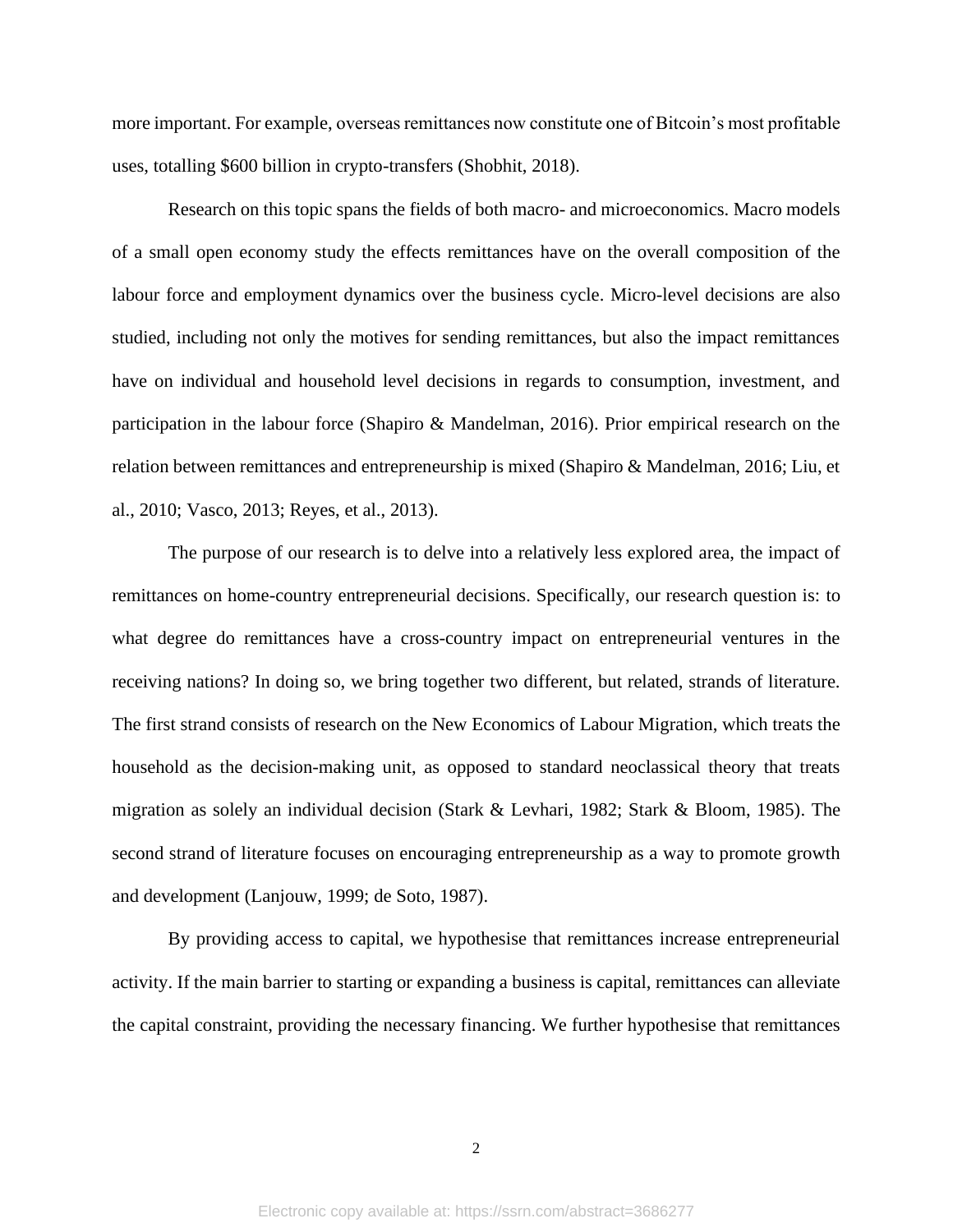will increase early-stage entrepreneurship more so than established businesses. Lastly, we contend that remittances will promote opportunity driven entrepreneurship.

We find a positive, statistically significant association between remittances and various measures of entrepreneurship, including early-stage and opportunity-driven entrepreneurship. For example, a one standard deviation increase in remittances promotes total early-stage entrepreneurship rates by about 5.2 percentage points, which is 65% of its standard deviation. Additional tests suggest that entrepreneurs who benefit the most from remittances have the following characteristics: 1) a female entrepreneur driven by profit and opportunity and 2) a middle-income individual with secondary education who starts an individually owned business.

Our results stand in contrast to studies using single-country data that find remittances do not lead to increases in entrepreneurial activity (Vasco, 2013). We believe the difference in results is most likely driven by differences in context. This study is the first to tackle this specific question comprehensively using updated cross-country data, which permits controlling for confounding institutional and cultural factors that affect entrepreneurship. This partly explains differences in our findings compared to previous work since culture and institutional quality vary far more in cross-country samples than single-country samples. In addition, our empirical methodology minimises concerns regarding endogeneity, providing support that the channel of causation runs from remittances to entrepreneurship.

The rest of the paper is organised as follows: Section II highlights related literature; Section III details our theoretical underpinnings and hypotheses. Section IV includes our data and methodology. Section V provides empirical results; Section VI presents a robustness check controlling for cultural perceptions of entrepreneurial opportunities, and Section VII includes conclusions, implications, and policy recommendations.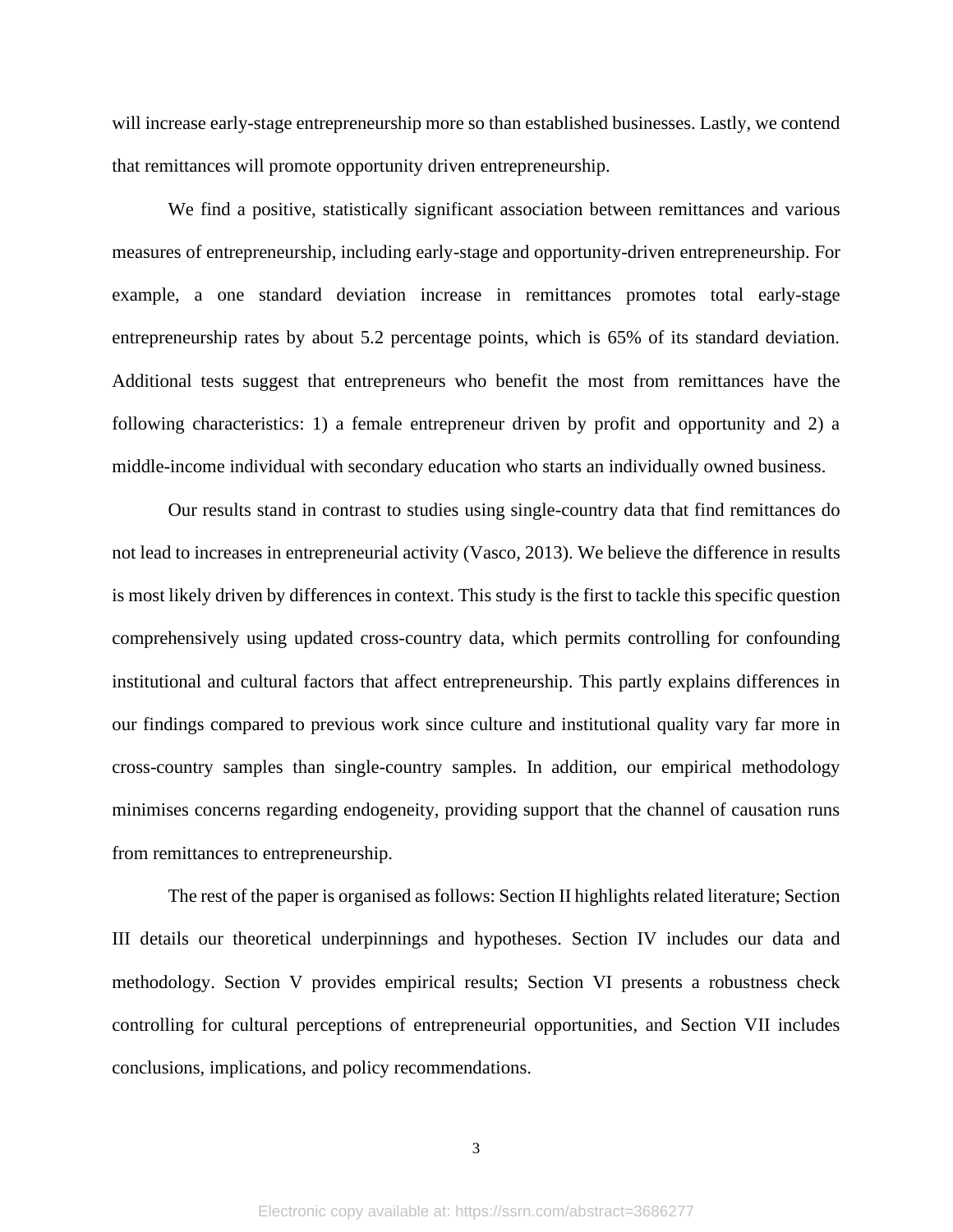## **I. Related Literature**

### *Remittances and the New Economics of Migration*

Economics research on remittances spans topics in both macro- and microeconomics. When tackling the subject from the macro-perspective, scholars traditionally concentrate on aggregate determinants of remittance transfers or on the effects of remittances on variables such as the real exchange rate or foreign exchange reserves. For example, El-Sakka and McNabb use data from Egypt to study the macroeconomic determinants of the volume and flow of remittances sent to individuals living there (1999). Indeed, the authors find that macroeconomic conditions, such as higher domestic inflation rates, are positively linked to remittance flows. They also discover that Egypt's policy of pegging interest rates in order to keep the costs of government borrowing low results in abnormal interest rates, often falling below zero. Coupled with the fact that Egypt pegs its exchange rate, the authors find evidence these abnormal interest rates lead emigrants to remit money through black market channels or to simply divert the money elsewhere.

Other research on the macroeconomics of remittances cast doubt on whether remittances can have a positive effect on the exchange and interest rates of receiving countries. Real interest rates of receiving nations were found to increase in the face of higher remittance rates, making developing countries less competitive on the world stage (Amuedo-Dorantes & Pozo, 2004). Further studies examine the relation between remittances and business cycles. For example, Frankel (2011) provides evidence for the "smoothing" hypothesis, which predicts more remittances sent to home nations experiencing an economic slump.

Prior research also focuses on the "why" behind remittance payments. This is an important question to ask, especially considering remittance payments are a voluntary transfer. There are several theories as to the primary motivation behind remittance payments, and this is where the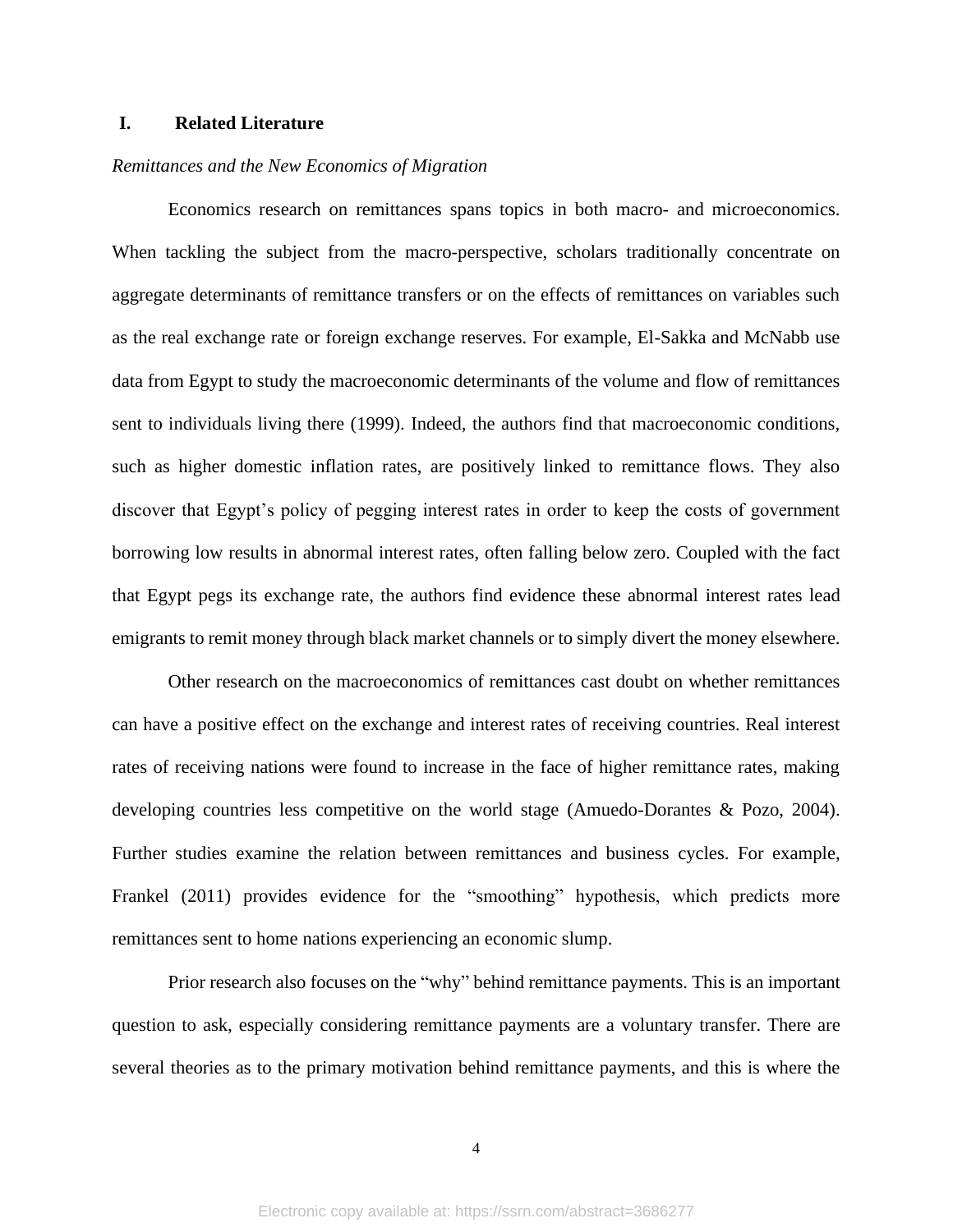relevance of the New Economics of Labour Migration (NELM) becomes especially important. In the context of NELM, migrants not only remit with the aim of supporting relatives left behind (altruistic motivation) but also for the purpose of obtaining self-benefit (self-interest). In this respect, remittances act not only as a means toward mutual benefit, but also serve as an insurance mechanism (Vasco, 2013).

Furthermore, Poirine (1995) theorises that job training and education can be viewed as forms of loans to be paid back, with interest, in the form of remittances. In the author's analysis of several islands in the South Pacific, Poirine points out that payments to non-immigrant families do not decrease over time, as one may expect if remittances were based on purely altruistic motives. Poirine also pushes back against the theory of remittances as family insurance policies, as remittances are not usually used to purchase capital goods, but to supplement consumption.

If the theory of remittances as implicit loan agreements is correct, concerns over a "brain drain," or an exodus of high-skilled immigrants from developing to developed countries, are less warranted. According to this concern, migration represents a loss to developing countries, as it is a loss of human capital. However, migration and resulting remittances are also a way for families in institutionally poor environments to "export" some of their human capital to more institutionally secure, and profitable, environments. Because poor institutions cause poverty and a lack of entrepreneurship (Autio & Fu, 2015), migration and the resulting remittances are a way to subvert these negative incentives in home countries by allowing access to countries with better incentives and institutional environments that promote entrepreneurship. Remittances are simply the returns on those investments.

Instead of a "brain drain," we may very well be looking at a "brain gain" (Easterly & Nyarko, 2008). Thus, any policy decreasing the flow of remittances to developing home countries,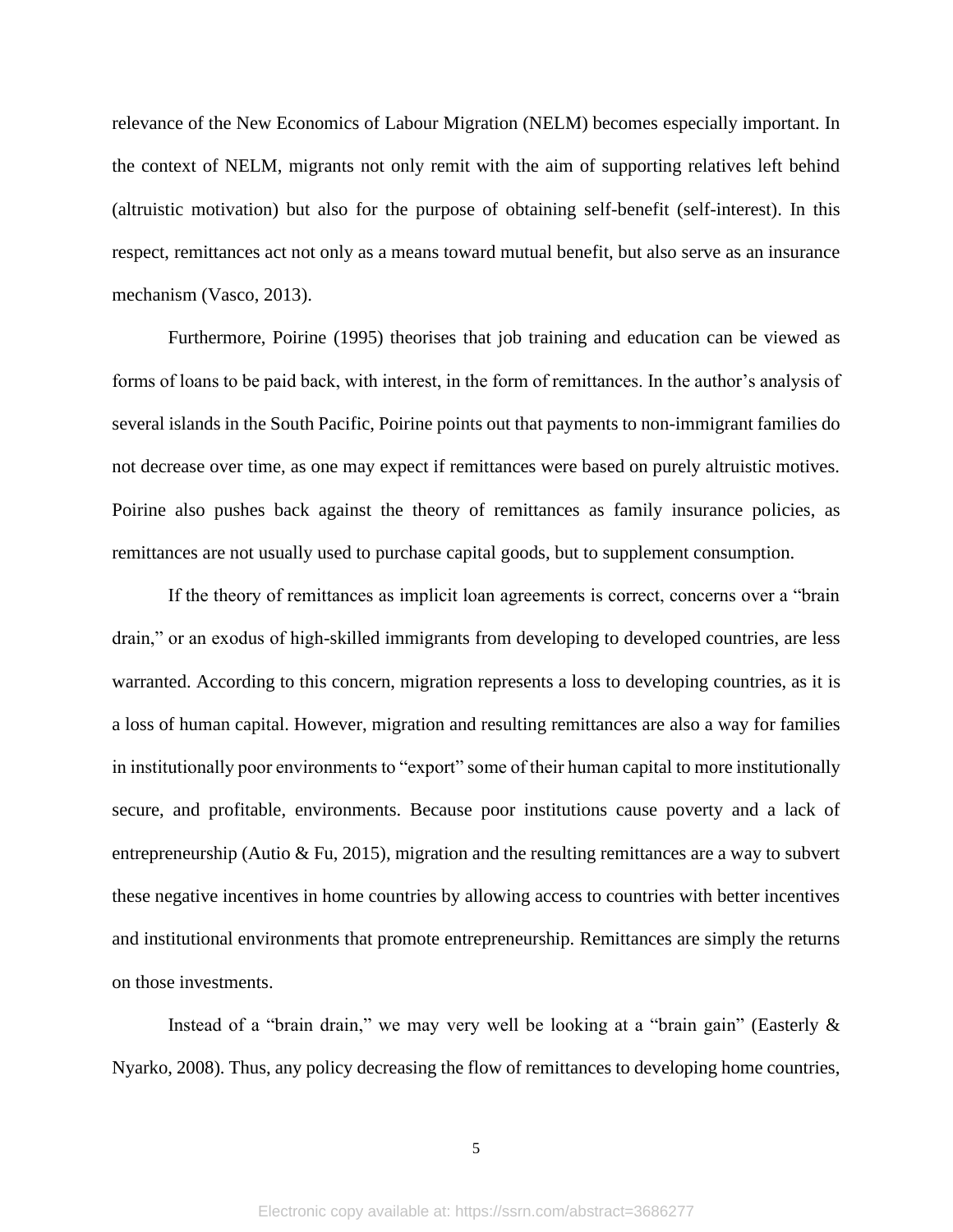such as taxing remittances, would affect the returns to these investments in human capital. In turn, decisions to migrate as well as decisions to invest in human capital in institutionally poor environments will also be negatively affected, potentially altering the trajectory of development and entrepreneurship in the home country.

Of course, none of this means that any theory on remittance motivation can be rejected a priori. Motivation surely depends on historical, institutional, and cultural context in any given scenario (Boettke, et al., 2015). Institutions comprise an important facet of this analysis, and a substantial amount of research connects remittances and political institutions. In a study on the effect of remittances on support for democracy in Africa, Konte (2016) examines if sub-Saharan African nations respond to greater remittance payments by being less or more likely to support democracy. Konte's findings indicate the chances of favouring more democracy in the presence of remittances depends on individual rankings of concerns about living situations. Individuals who value rule of law, rights, and freedom were more likely to not favour democracy any less in the presence of remittances. Those with concerns to improve their economic situation were more likely to be less favourable of democracy in the presence of remittances. Konte classifies these individuals as belonging to the "remittance curse" class.

Additional works find conflicting evidence on the connection between remittances and the quality of democratic institutions. For example, Williams (2017) shows that remittances to countries in sub-Saharan Africa incentivise citizens to hold their governments more accountable; thus, democratic institutions are strengthened. On the other hand, other research maintains that remittances can have the opposite effect, incentivising corruption in the same way natural resource rents incentivise corruption within governments (Abdih, et al., 2012). Berdiev, et al., also find that corruption is increasing with remittance payments, especially among non-OECD nations (2013).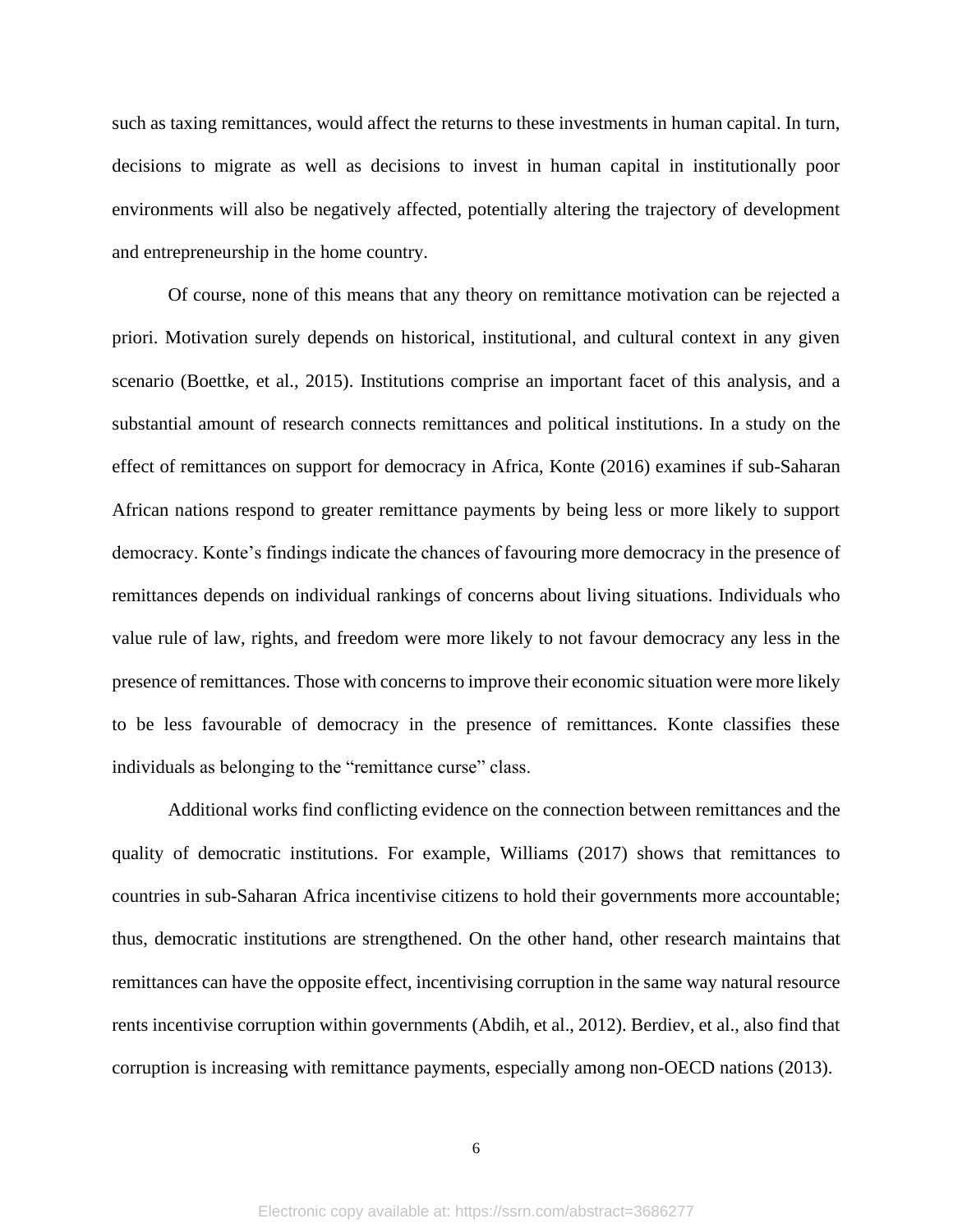Research on the connection between growth and remittances is more tenuous. For example, Konte (2014) reports that remittances either insignificantly relate to growth or they have a slight negative effect. However, remittances can support economic growth in countries located in sub-Saharan Africa, supporting the idea of a "Brain Gain" association with remittance payments. Rao and Hassan (2011) find that remittances can positively affect short and medium growth, but may not in the long-run.

Additional work shows that remittances have a poverty-alleviating effect in sub-Saharan African nations. The mechanism identified is a relaxation of the budget constraint for many poor households (Gupta, et al., 2009), a mechanism our study identifies theoretically as a driver of the association between remittances and entrepreneurial outcomes. Supporting this mechanism is work by Giuliano and Ruiz-Arranz (2009) who show that remittances frequently substitute for standard capital flows, in particular when there is a shortage of credit in capital markets (Giuliano & Ruiz-Arranz, 2009). Related, remittance payments are associated with greater bank deposits and bank receipts across the developing world (Aggarwal, et al., 2011).

#### *Remittances and Entrepreneurship*

Like remittances, entrepreneurship is a widely studied topic, and this is for good reason. Since Joseph Shumpeter's (2011, p. 83) seminal piece identified entrepreneurship as a driver of economic growth and positioned the entrepreneur as the individual in society responsible for the "carrying out of new combinations," or "creative destruction," academics from across disciplines have studied determinants of entrepreneurship. Because of entrepreneurship's integral connection to growth and development, determinants of entrepreneurial activity receive close attention. Bradley and McMullen (2012) argue that capital is not enough to encourage development; entrepreneurship and innovation are also necessary. Entrepreneurship enables poor people to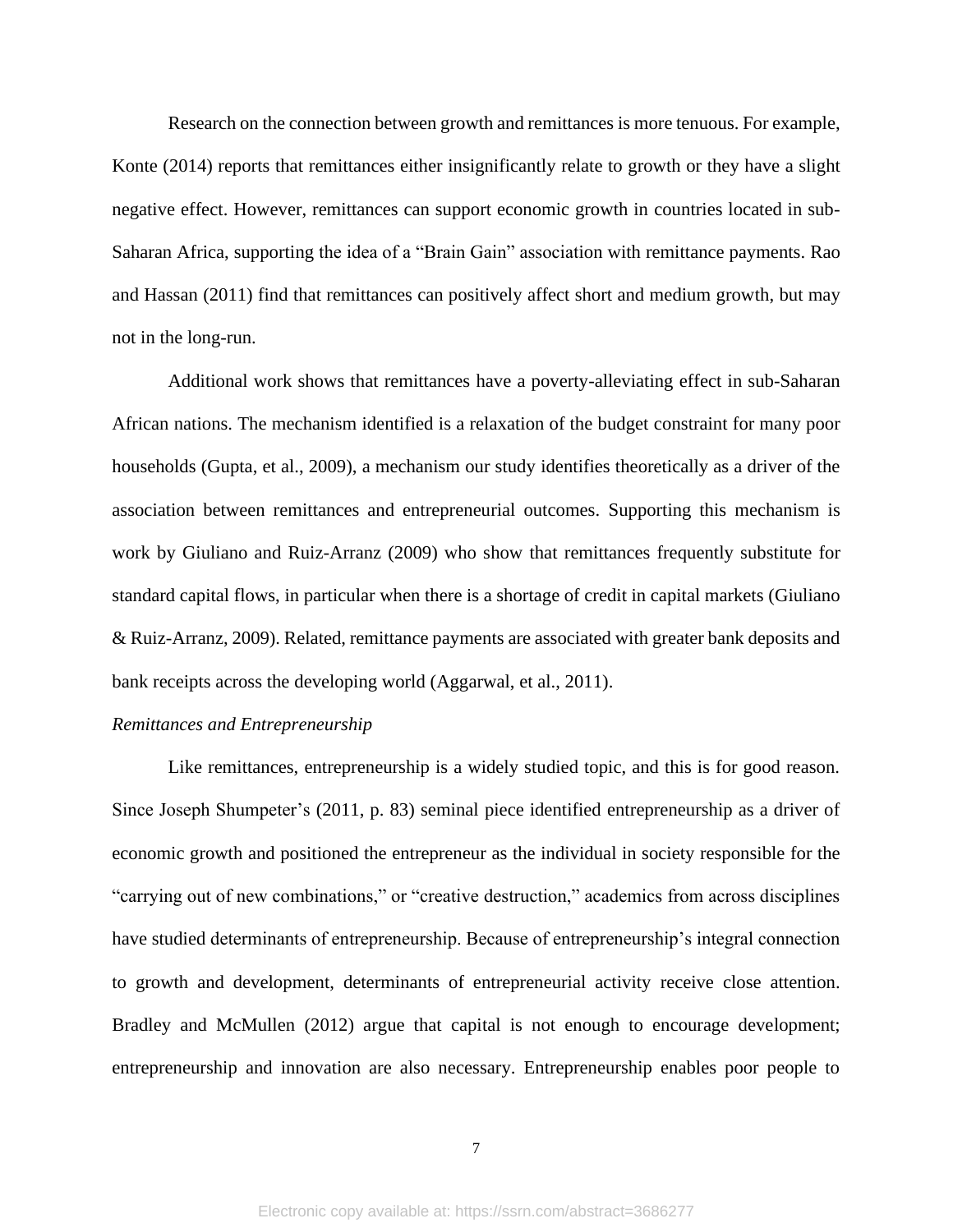create income, providing a potential tool for redressing poverty and alleviating income inequality, especially in an environment with poor institutional quality and few promising employment opportunities (Bruton, et al., 2013; Tebaldi & Ramesh, 2010).

Baumol (1996) points out that Schumpeter's definition of the entrepreneur overlooks the possibility of wealth redistribution (or destruction) in the entrepreneurial "carrying out of new combinations". The surrounding institutional environment inherently influences entrepreneurs. Existing comparative entrepreneurship research studies a range of economic and legal institutions that effect entrepreneurship. These include: labour market flexibility (Kannianinen & Vesala, 2005), entry regulations (Djankov, et al., 2002), taxation (Gentry & Hubbard, 2000; Johnson, et al., 1998), property rights regimes (Autio & Acs, 2010; Estrin, et al., 2013), bankruptcy law (Lee, et al., 2011), the overall quality of economic and political institutions (McMullen et al., 2008; Autio & Fu, 2015; Boudreaux & Nikolaev, 2017; Bjørnskov & Foss, 2013), and social attitudes (Autio & Wennberg, 2010).

Finally, and specific to our current research, several studies analyse the possible connection between migration, remittances, and entrepreneurship, but without consensus as to the sign of this association. A growing body of evidence argues for the existence of a link between emigration and returnee entrepreneurship, or entrepreneurship undertaken by migrants after they eventually return to their home countries. For example, Liu et al. (2010) find that firms founded by returnee entrepreneurs exhibit more innovative behaviour than their locally founded counterparts and that returnee firms have an indirect spill over effect on non-returnee firms. Kenny et al. (2013) find that while returnee entrepreneurs were not critical in the formation of information and communications technology (ICT) industries in Taiwan, Mainland China, and India, these returnee entrepreneurs played active roles in the secondary development of these industries. Wang et al.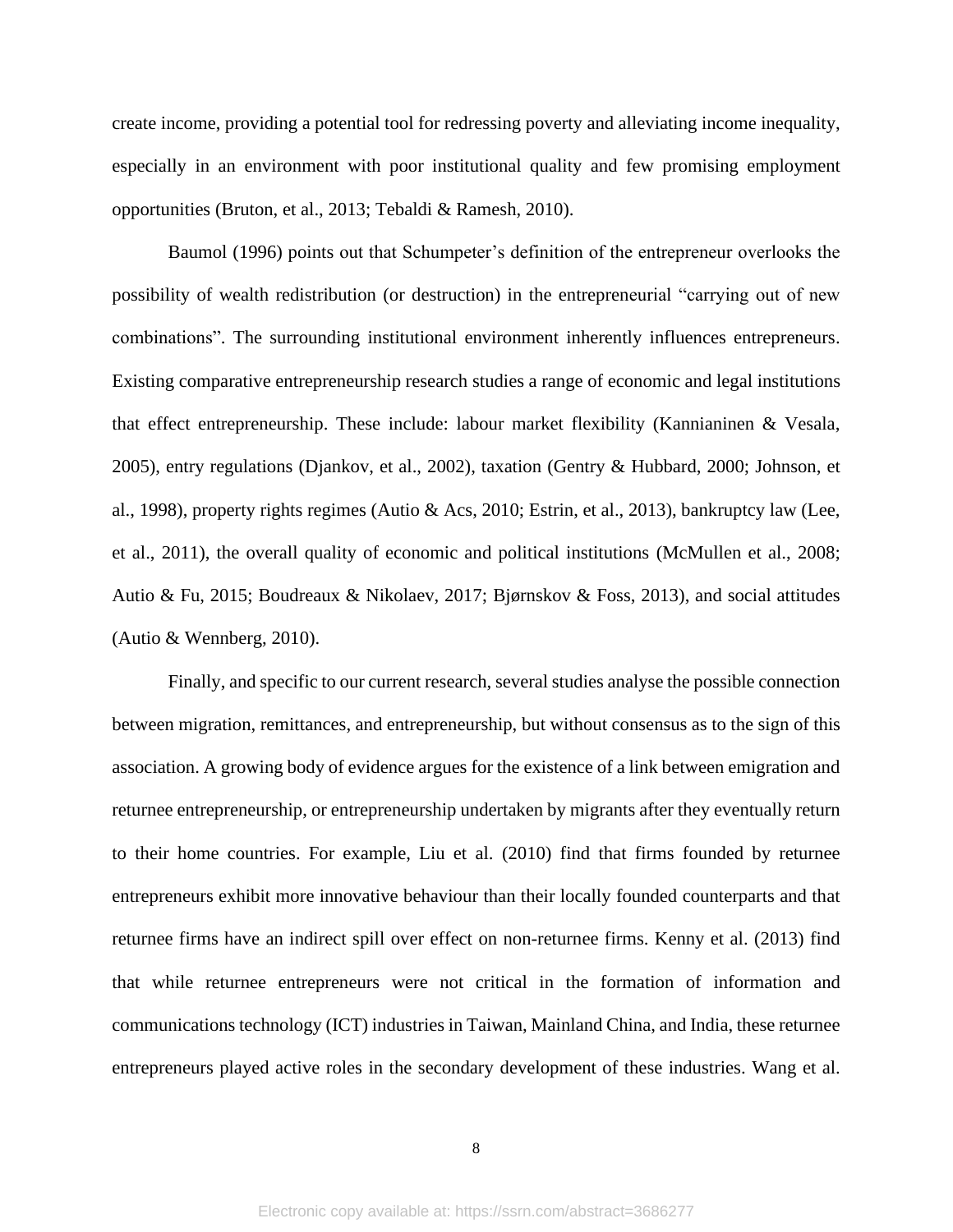(2011) find Chinese returnee entrepreneurs benefit their home economy when they return with venture capital, experience working with multi-national corporations, and experience at top universities. Finally, remittances are also found to serve as a way to finance microenterprises and encourage self-employment in times of economic downturn and high unemployment, which can bolster household income (Shapiro & Mandelman, 2016). Like Easterly and Nyarko (2008), these studies show worries of a "brain drain" associated with immigration may be unwarranted. Indeed, returnee entrepreneurs offer their home countries a "brain gain," at least in terms of secondary development of industry (Kenny, et al., 2013).

Other literature based on the New Economics of Labour Migration (NELM) described above (Stark & Bloom, 1985; Taylor, 1999) highlights the theoretical and empirical associations between migration, remittances, and entrepreneurship. These papers theorise migration to be driven by market failures in home countries and highlight a number of relevant single-country and single-village studies on the role of remittances. Remittances are crucial to overcome capital market imperfections by relaxing migrant households' credit constraints and providing recipient economies with the necessary capital to engage in entrepreneurial ventures. These authors also claim that remittances are linked to agricultural asset accumulation and other investment goods such as education, housing, and health-care as well as a greater ability to afford imports of complementary inputs in the production of exportable goods. Collectively, these works indicate that not only do remittances lead to high levels of entrepreneurship directly through the relaxation of credit constraints, but also indirectly through increased demand and spill over effects.

In other country-specific empirical studies, Reyes et al. (2013) examine how migrants and their remittances affect entrepreneurship by studying overseas workers (OFWs) from the Philippines. They find that recipients frequently use remittances for consumption before using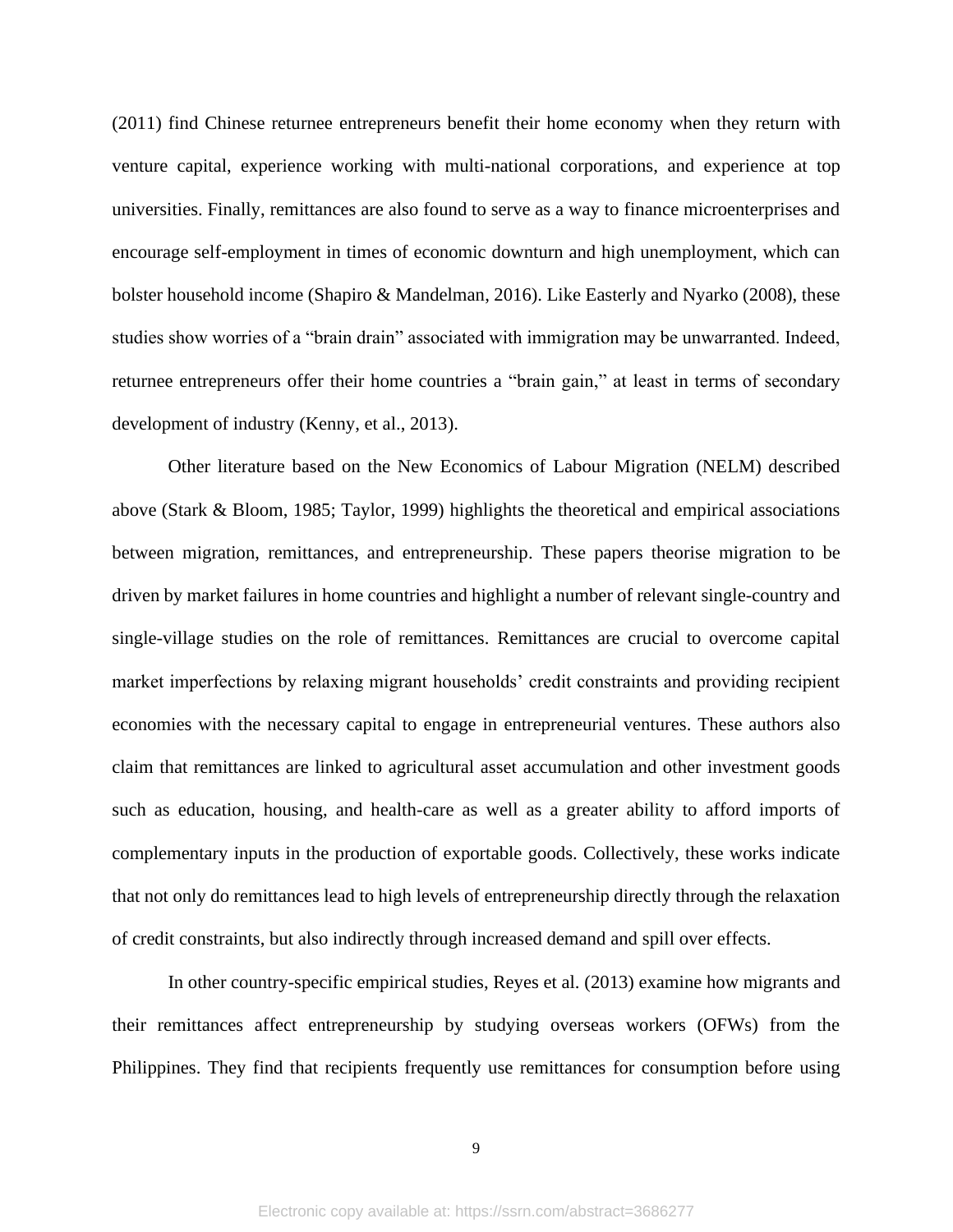them for entrepreneurial endeavours. However, if the recipients receive their remittances from OFWs with higher levels of human capital in the form of education, then remittances are more likely to positively associate with entrepreneurial investment. Their results indicate "OFWs with members who are professionals or technicians are likely to have higher income from entrepreneurial activity" (Reyes, et al., 2013, p. 8). The authors recommend policies that could contribute to increased savings by recipients, which could help cover consumption needs and lead to more investment in entrepreneurial ventures.

However, in other work using Ecuador as a case study, it is shown that neither migration nor remittances have any effect on the odds of a household owning a rural business. Instead, education, credit, and infrastructure are positively correlated with the probability of owning a rural enterprise. The author finds remittances are often not enough to help individuals start their own enterprises, because barriers like poor infrastructure stand in the way (Vasco, 2013).

Finally, Zheng and Musteen (2018) utilise cross-country data to document a positive relation between remittances received and necessity-driven entrepreneurship, or entrepreneurship undertaken because no other viable options for income are available. At the same time, these authors document a negative relation between remittances received and opportunity-driven entrepreneurship, or entrepreneurship undertaken because of a perceived profit opportunity. However, unlike our current study, this paper does not control for institutional factors.

Indeed, the previous seemingly contradictory results across studies are driven by crosscountry differences in institutional and cultural context. While remittances can have some positive impact on entrepreneurship, this impact can be negated partially or entirely by institutional barriers like poor infrastructure in Ecuador (Vasco, 2013) or few viable investment opportunities in the Philippines (Reyes, et al., 2013).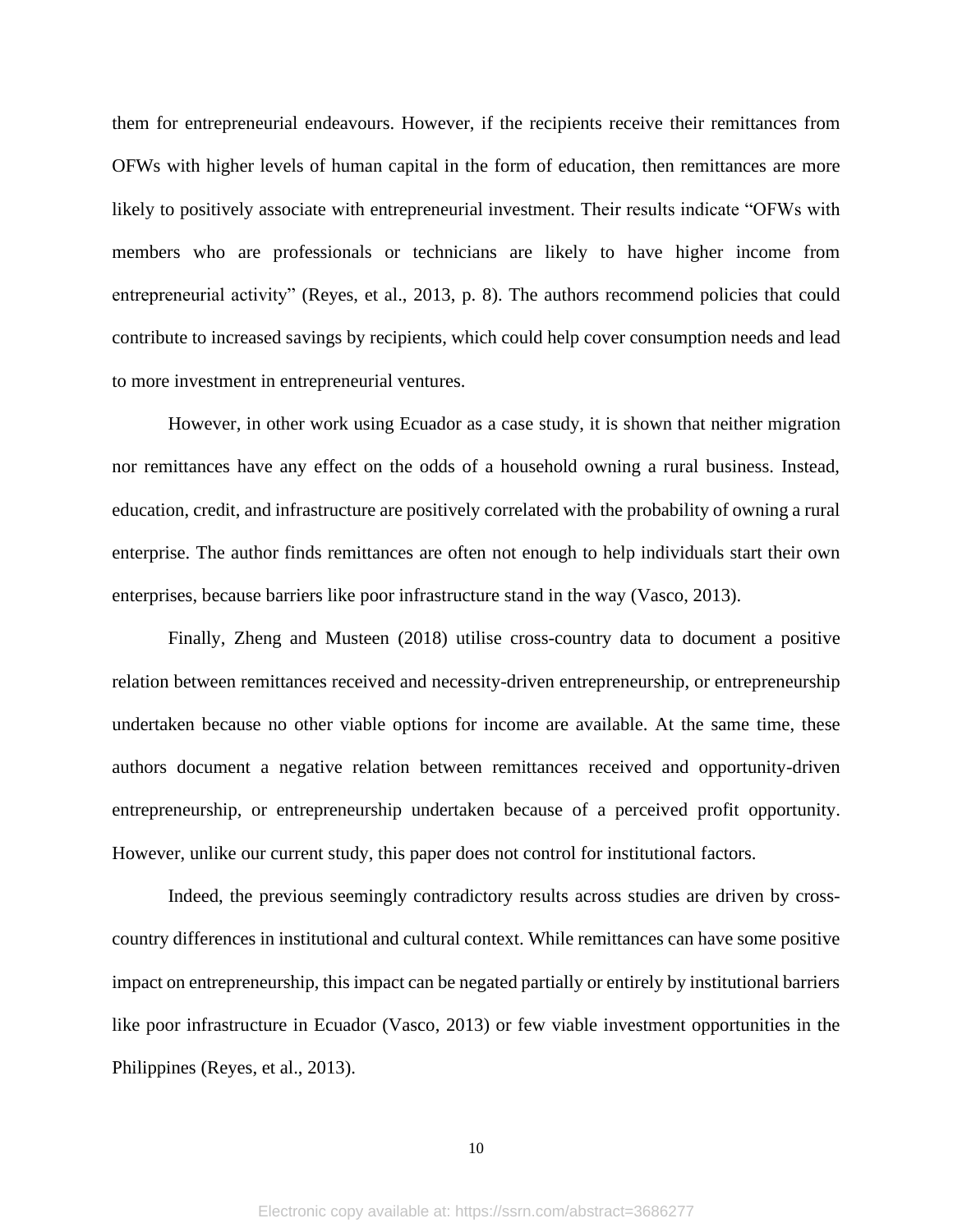To avoid the issue of confounding institutional and cultural factors and to better isolate the impact of remittances on entrepreneurship, we utilise a broad cross-country sample. While this strategy decreases the relative number of observations in developing nations and increases the relative number of observations in mature markets, it provides greater external validity than the aforementioned explorations of the impacts of remittances on entrepreneurship. The addition of developed economies should also not be a large issue as we are able to isolate remittances received from remittances sent.

#### **II. Theory**

We build from prior studies to hypothesise that, in general, remittances will increase entrepreneurial activity in receiving countries by providing access to capital. If the main barrier to starting or expanding a business is capital, remittances can alleviate the capital constraint, providing the necessary financing (Stark & Bloom, 1985; Taylor, 1999; Gupta, et al., 2009). Selfemployed entrepreneurs and small businesses, particularly those operating in developing countries, tend to lack formal access to external capital and bank credit; thus, it becomes important for entrepreneurs to have informal access to credit, largely from friends and family. Quang, et al., (2019) identify three sources of family social capital - family duties, family trust, and family support – and show that these sources of social capital provided by familial ties, both in the home and the host country, contribute to entrepreneurial immigrants' opportunity creation in a number of ways. Thus, we expect that remittances will increase entrepreneurship.

Furthermore, we anticipate that remittances will impact specific types of entrepreneurship. For example, we hypothesise a stronger association between remittances and early-stage entrepreneurship, defined as recently starting a business. If an entrepreneur is capitally constrained, he or she will not be able to start a new entrepreneurial venture unless outside funding is available.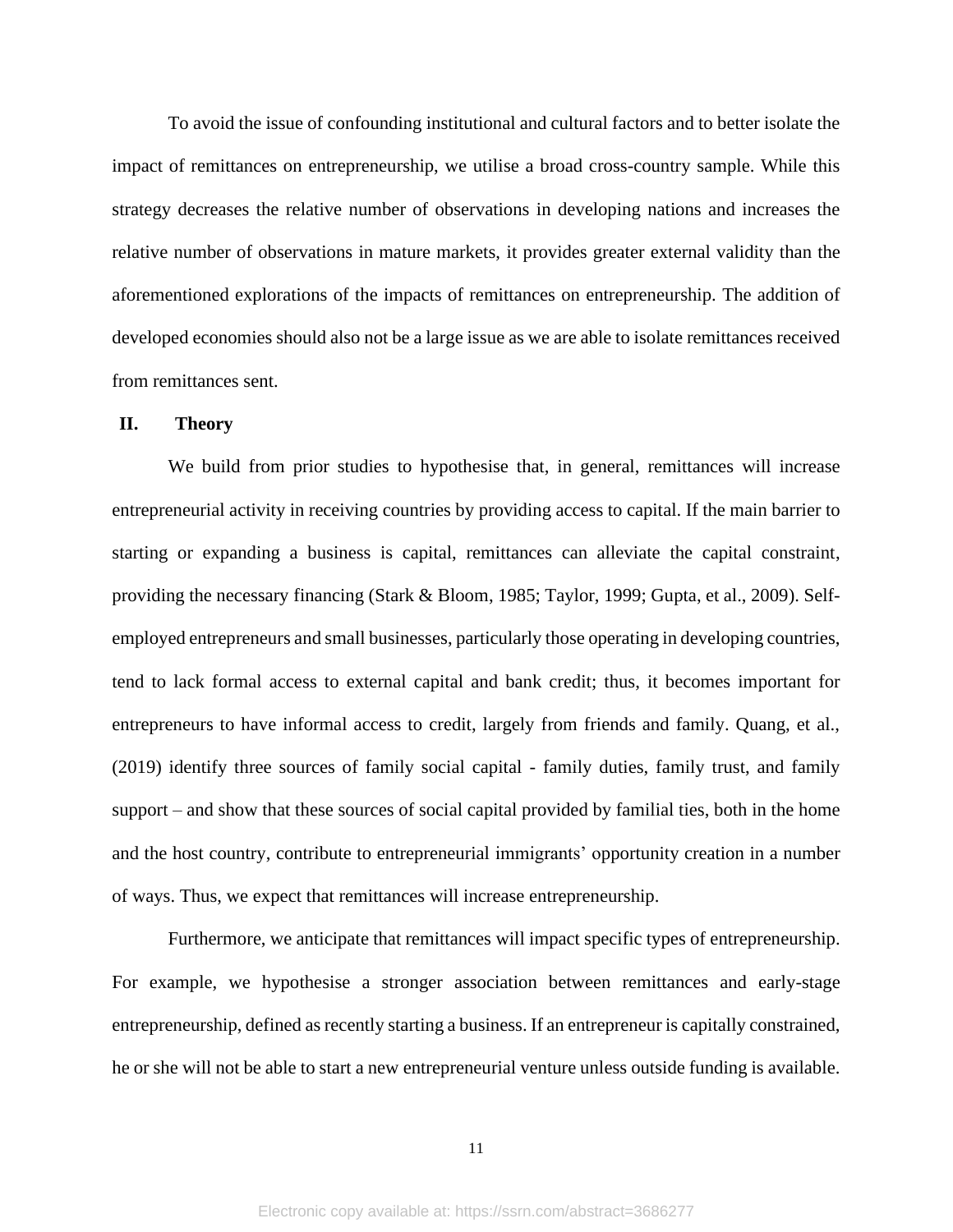Alternatively, an entrepreneur who owns an established business will be less affected by remittances since she or he presumedly already has access to capital.

Early-stage entrepreneurship mainly measures self-employment and small business activity. This may be a poor measure of Schumpeterian entrepreneurship, and a better measure would be billionaire rates (Henrekson & Sanandaji, 2014); however, self-employment may be a second-best option for individuals in nations with institutional environments too poor to encourage such investment and production, and these individuals constitute a large portion of those receiving remittances (World Bank, 2019). For individuals living within nations with more sophisticated and better institutional environments, capital constraints do not represent as much of a barrier to investment, making remittances and diaspora investment less effective for those receiving remittances.

We also expect that remittances will promote opportunity driven entrepreneurship, and they are less likely to promote business ventures that are out of necessity. Some individuals open a business and continue operating because no other employment opportunities are available. For these entrepreneurs, remittances provide the additional income source, thus decreasing the need to open a business out of necessity. An entrepreneur pursuing an economic opportunity is more likely to use remittance income as an investment in a business rather than simply to increase consumption. This is an important distinction to make as Ingemar et al. (2016) find evidence that necessity motivated self-employed entrepreneurs show relatively low intrinsic work motivation, less preference for independence, and lower scores on personality traits typically associated with entrepreneurship compared to their "non-necessity" motivated counterparts.

## **IV. Data and Methodology**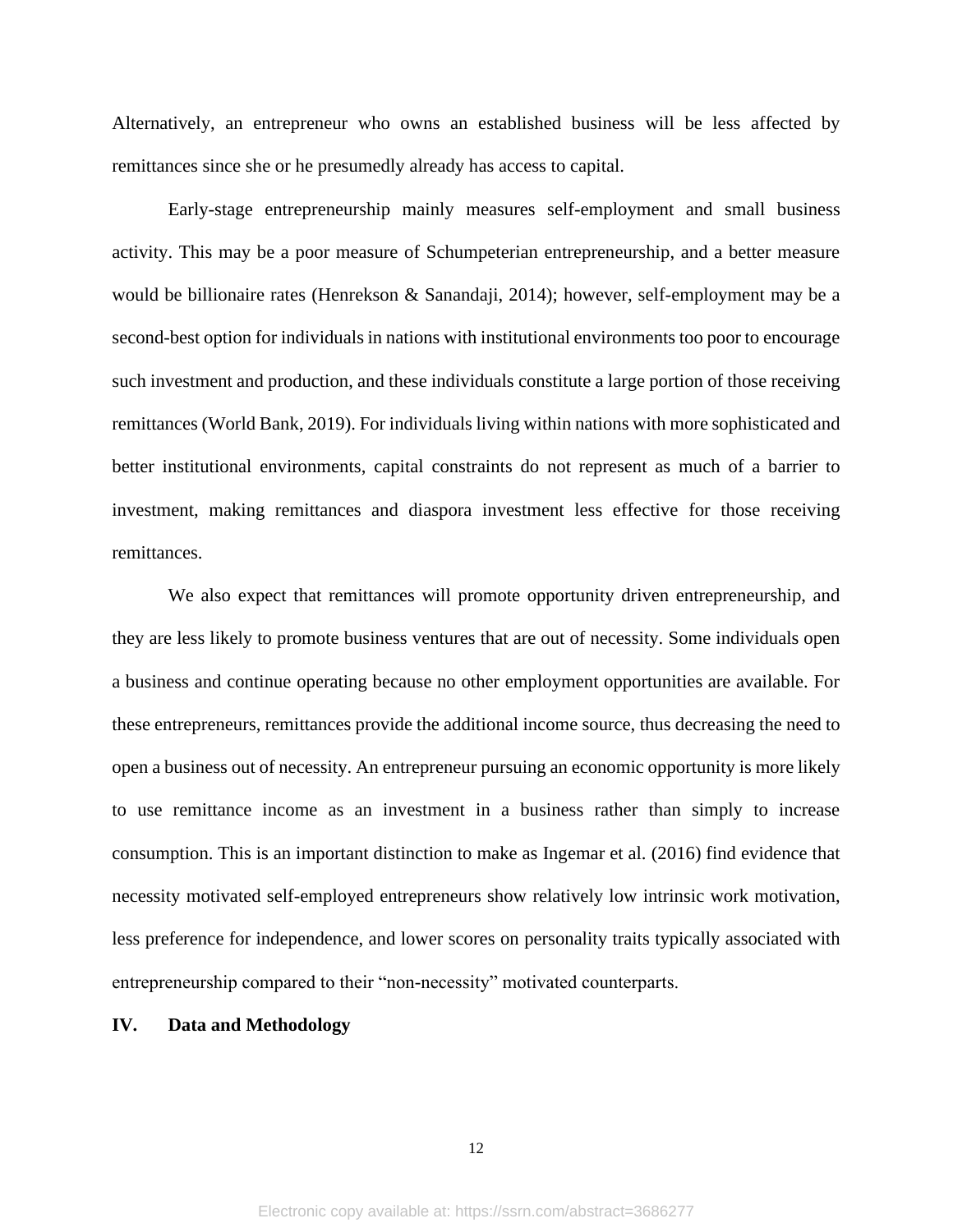Built on prior literature, our research empirically explores the cross-country remittancesentrepreneurship relation in remittance receiving countries. This is in contrast to other studies that have used country-specific evidence to make a case for or against a relation between remittances and entrepreneurship (Vasco, 2013; Reyes, et al., 2013) or simple cross-country remittancesentrepreneurship associations (Zheng & Musteen, 2018). To our knowledge, we are the first to tackle this specific topic comprehensively using updated cross-country data. Not only do we estimate the effects remittances have on different stages of entrepreneurship, but our use of GMM models helps us estimate lagged, dynamic effects of remittances on entrepreneurial activity.

Currently, the most influential cross-country entrepreneurship data employed in empirical business and economics research is the Global Entrepreneurship Monitor (GEM) (Bosma & Kelley, 2019). According to statistics on GEM usage, there are 774 papers published in 375 academic journals that are based on the GEM data, covering a wide range of topics in entrepreneurship, marketing, management, economics, political science, sociology and psychology (Frederick & Bygrave, 2004; Ace & Varga, 2005; Hessels & van Stel, 2011; Gielnik, et al., 2018). For example, GEM data appear frequently among journals including, but not limited to, *[Small Business Economics,](https://www.gemconsortium.org/about/research-papers/pub-194) [International Entrepreneurship and Management Journal,](https://www.gemconsortium.org/about/research-papers/pub-97)* and *International Journal of Entrepreneurship and Small Business*. <sup>1</sup> Up to this point, there is only one paper testing the cross-country relation between remittances and early-stage entrepreneurial activities with data from 2001 to 2009 (Zheng & Musteen, 2018). Our current research intends to extend our understanding of the remittances-entrepreneurship relation with updated data and more robust methodology, including testing the associations between remittances and various entrepreneurship measures at different stages.

<sup>1</sup> Counted based on GEM's publication statistics by December 13, 2019.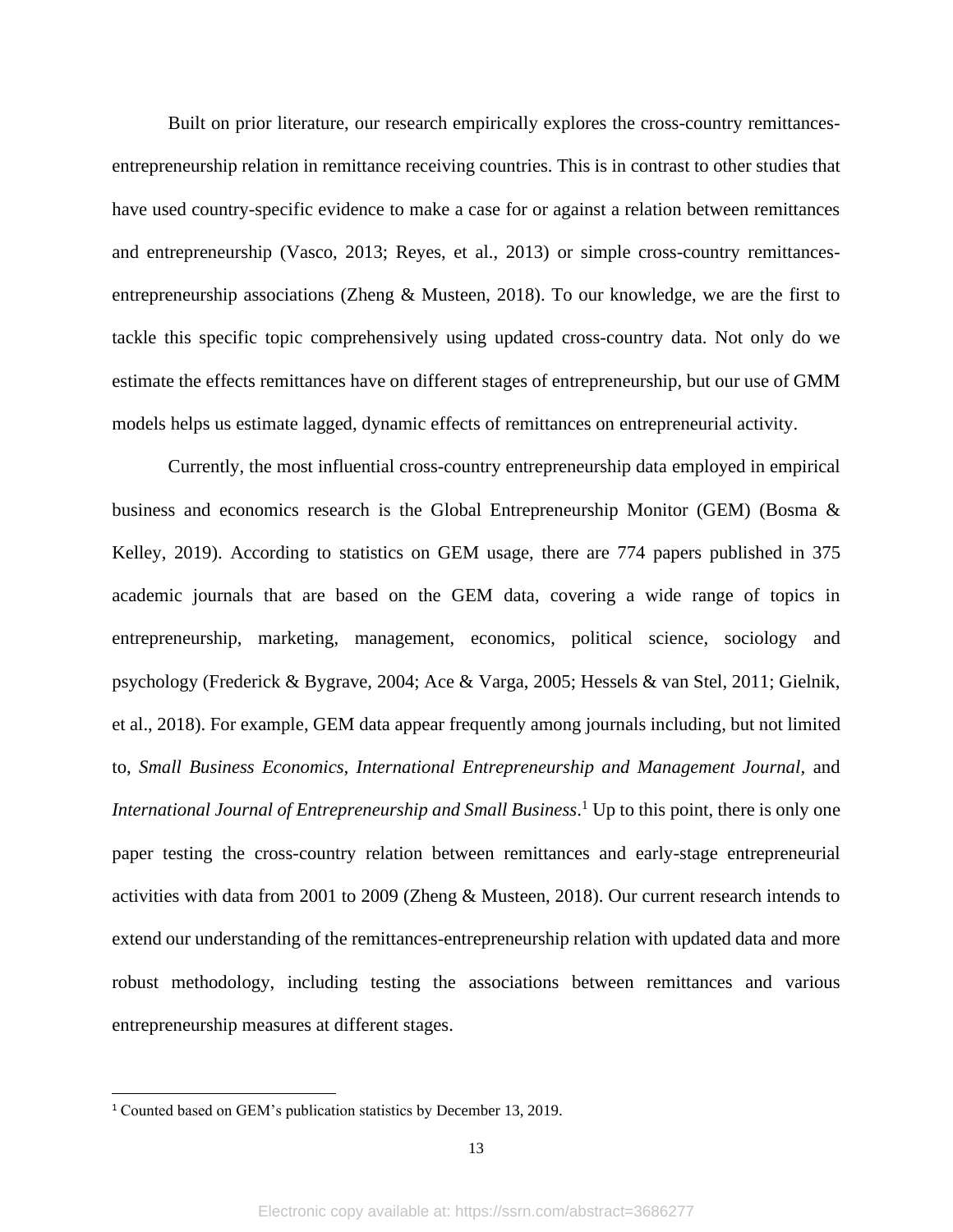For two decades, the GEM Adult Population Survey (APS) has tracked evidence of entrepreneurial activities in over one hundred economies, including high-, middle-, and lowincome countries. Annually, over 200,000 individuals are interviewed, and their responses are aggregated at the national level. The GEM-APS dataset covers a wide spectrum of entrepreneurial activity, entrepreneurship at different stages, with different motivations and attitudes, and depending on different socioeconomic factors of the entrepreneurs (age, gender, education, income). For instance, the "female opportunity-driven total early-stage entrepreneurial activity rate" measures the percentage of 18-64-year-old female individuals in a country that either own or manage a new business for less than 42 months. Our entrepreneurship measures are collected from the national level GEM-APS dataset between 2004 and 2015<sup>2</sup>.

Given that the cross-country remittances data at the individual level are not available, our main independent variable of interest is country level aggregation of share of remittances received as percentage of GDP, which is collected from World Bank's World Development Indicators (WDI). WDI is the main choice of data for cross-country level research, including the remittances literature. Many empirical papers use our same measure of remittances collected from WDI (Gupta, et al., 2009; Aggarwal, et al., 2011; Imai, et al., 2014; Shapiro & Mandelman, 2016). Personal remittances are the sum of personal transfers and compensation of employees, as defined in the sixth edition of the IMF's Balance of Payments Manual (2009). This measure of remittances allows us to focus on remittances *received* in each country, as a percentage of GDP, and avoids confounding remittances received and remittances sent.

Although better data collection has made it easier for modern researchers to study remittances relative to their past counterparts, it is important to note that remittances are difficult

<sup>&</sup>lt;sup>2</sup> Survey questions conducted between 1999-2003 do not match with more recent survey data; thus, we focus on questions from 2004-2015.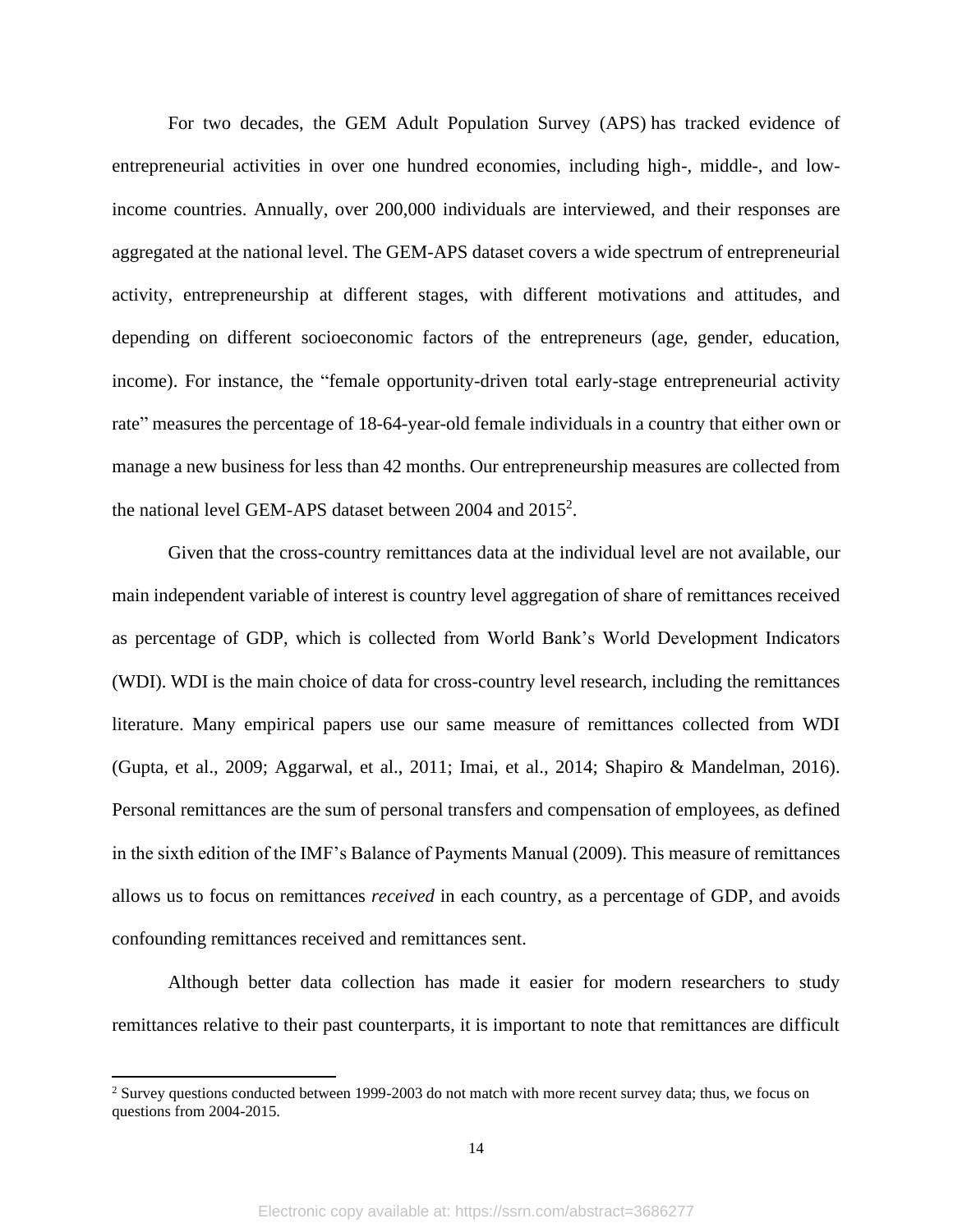to accurately measure. For example, remittances do not include small transfers sent via money transfer operators, post offices, mobile phones, or informal transfers (IMF, 2009). Instead, the World Bank (Bank, 2019) measures remittances based on "compensation of employees" and "personal transfers." "Compensation of employees" measures the salaries of temporary migrant workers, residents of the country who work for embassies, residents of the country who work for international organisations, and residents of the country who work for foreign companies. "Personal transfers" include all transfers in cash or in kind made or received by residents of the home country to or from individuals in the host country. World Bank data on these personal transfers and compensation of employees are utilised to measure remittances, specifically remittances received as a percentage of GDP for each country.

For cross-country level research, it is common to divide variables by GDP, in order to adjust for size of the economy. This includes but is not limited to the remittances literature including, Gupta, et al. (2008), Giuliano and Ruiz-Arranz (2009), Aggarwal, et al. (2011), Adams and Klobodu (2016), Shapiro and Mandelman (2016), etc.

Table 1 includes summary statistics and descriptions of all the variables. Included in Appendix 1 are pairwise comparisons, including correlations of remittances and entrepreneurship measures. As shown, there exists a positive correlation between remittances received and the vast majority of the measures of entrepreneurship in our sample.

Due to concerns of potentially unobservable country heterogeneity, omitted variables, and endogeneity, it can be argued that either remittances induce entrepreneurship or entrepreneurship motivates sending remittances (Vasco, 2013; Poirine, 1995). Without a valid and efficient instrumental variable for remittances, this paper relies on estimators with a dynamic panel to identify causality—the Blundell and Bond (1998) system generalised method of moments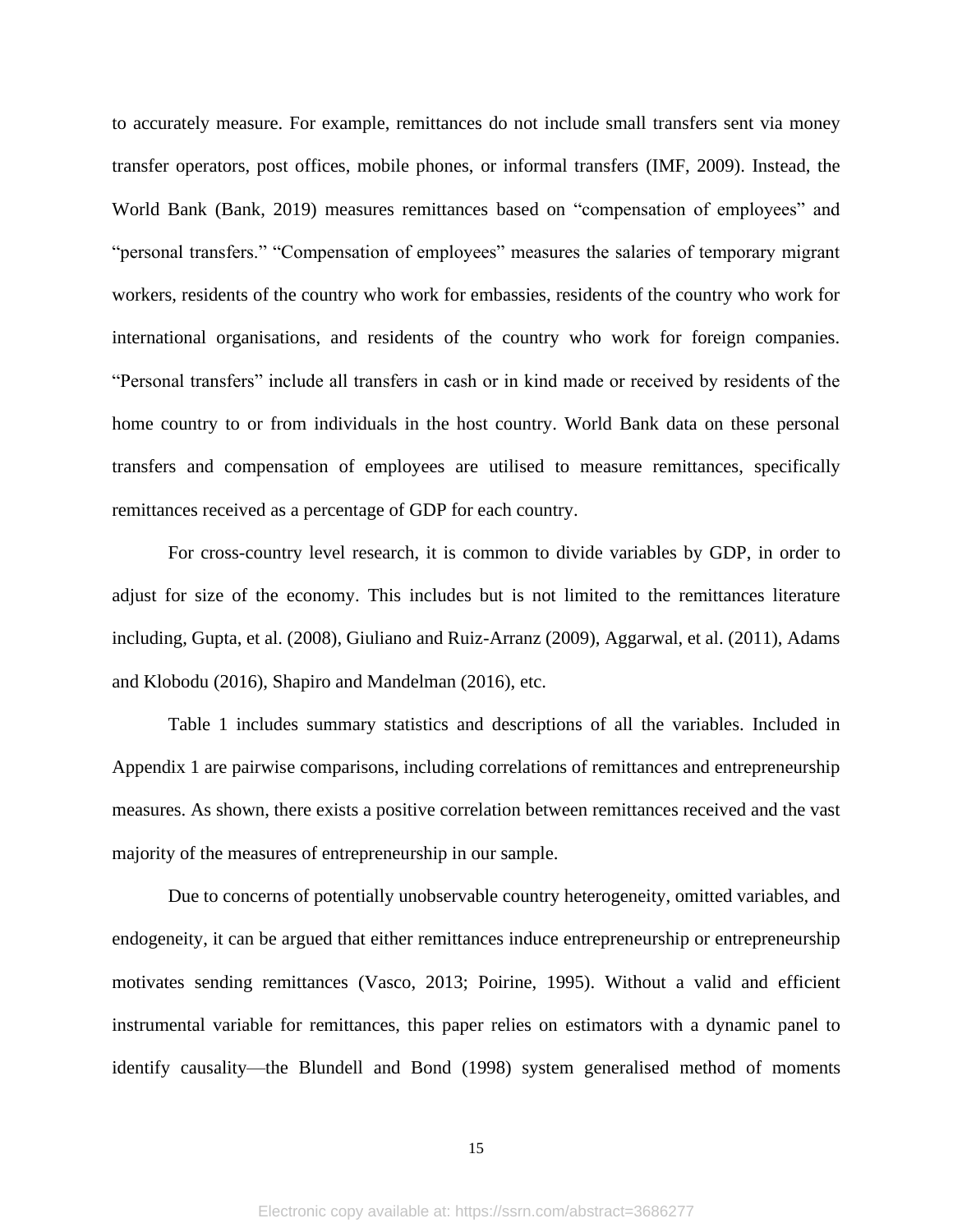(henceforth, GMM). For samples with "small T, large N" panels and non-strictly exogenous independent variables (Roodman, 2009), GMM is the best method to address endogeneity. It does so by employing lags of the dependent variable as its own instruments, starting from the second lag.<sup>3</sup> This methodology is common in cross-country studies including research on remittances (Acosta, et al., 2008; Catrinescu, et al., 2009; Giuliano & Ruiz-Arranz, 2009; Aggarwal, et al., 2011; Imai, et al., 2014; Adams & Klobodu, 2016). Thus, we avoid concerns of reverse causality by studying the effects of remittances received in the past on entrepreneurial decisions in the future.

Our GMM specifications can be written with the following equation:

$$
Entre_{it} = \beta_0 + \beta_1 Enter_{it-1} + \beta_2Remit_{it-1} + \beta_3' Z_{it-1} + \beta_4 \theta_i + \varepsilon_{it}
$$
 (1)

Where *i* and *t* represent country and year, respectively.  $Entre_{it}$  and  $Entre_{it-1}$  take the form of multiple entrepreneurial activity measures from the GEM-APS dataset in year  $t$  and  $t -$ 1, respectively;  $Remit_{it-1}$  is the share of remittances received in a country *i* as the percentage of its GDP in year  $t - 1$ ;  $Z_{it-1}$  is a vector of four control variables;  $\theta_i$  is the time-fixed effects dummies, and  $\varepsilon_{it}$  is the random error term.

Note that to match with the entrepreneurial measures on the LHS, all RHS variables including the entrepreneurial activity measures are lagged for one year. This is done for four reasons. The first is to partially address reverse causality running from entrepreneurship to remittances. The second is to allow time for the family members of immigrant workers to invest their remittances received in the family businesses. The third reason is due to the constraint of our limited sample. Last, although lagging the RHS for one term could be arbitrary, this is the

<sup>&</sup>lt;sup>3</sup> Valid GMM estimators rely on satisfying two assumptions— the second-order correlation test (identification of serial correlation issues with the error terms) and the Hansen-J test (restriction for overidentification issues with the instruments).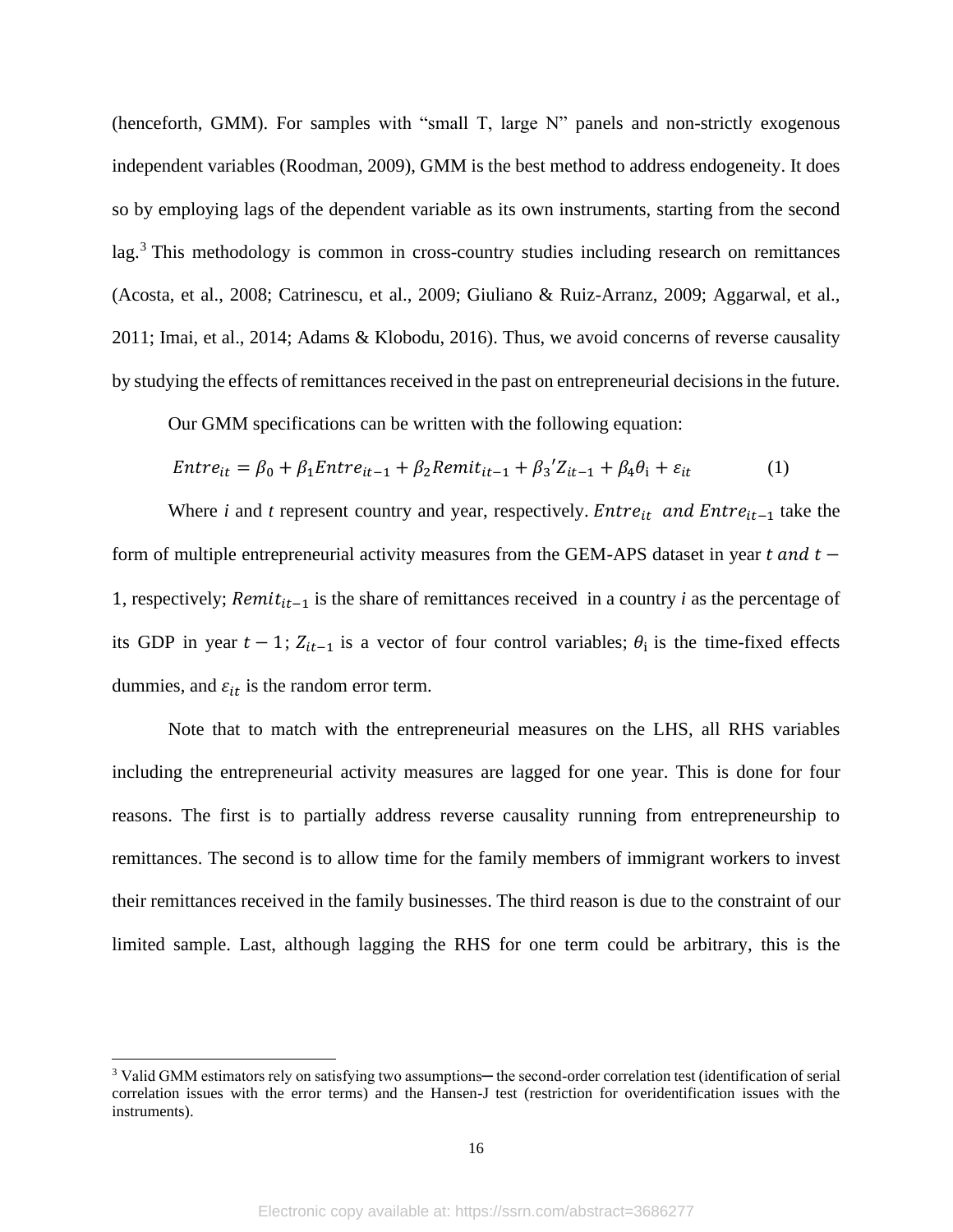conventional treatment in studies including remittances with panel data (Catrinescu, et al., 2009; Imai, et al., 2014; Adams & Klobodu, 2016).

To show this is the case for the current data, in Appendix 1, we present the correlations of the lagged remittances from year one up to the fifth year and each of the entrepreneurship measures. It suggests that using deeper lags does not make a significant difference, as all correlation coefficients are similar regardless of number of lags. Therefore, we use the standard approach and lag remittances for one year.

The four control variables in vector  $Z_{it-1}$  include GDP per capita, GDP growth, economic institutions, and labour force participation rate. GDP per capita captures income differences in year  $t - 1$  when the remittances were received. We include GDP growth, controlling for the possible business cycles effects on entrepreneurial activities. We also include a measure for the economically active proportion of the population – the labour force participation rate in a recipient country. Data for all three controls are collected from World Development Indicators (2019).

To control for the quality of economic institutions, we include economic freedom measured by the Economic Freedom of the World Index [\(Fraser Institute,](https://www.fraserinstitute.org/economic-freedom/map) 2018). The economic freedom index is measured from 0-10, with a higher score indicating more economic freedom. We do so because institutions are the "rules of the game," which affect incentives to engage in entrepreneurial activities (North, 1991; Boettke & Coyne, 2003). For example, secure property rights and contract enforcement are important predictors of wealth-enhancing entrepreneurship (Sobel, 2008). Thus, in order for an entrepreneur to utilise remittances for an entrepreneurial venture, some minimal level of economic freedom may be necessary. Further, Catrinescu, et al., (2009) argue that recent contradictory findings concerning the association between remittances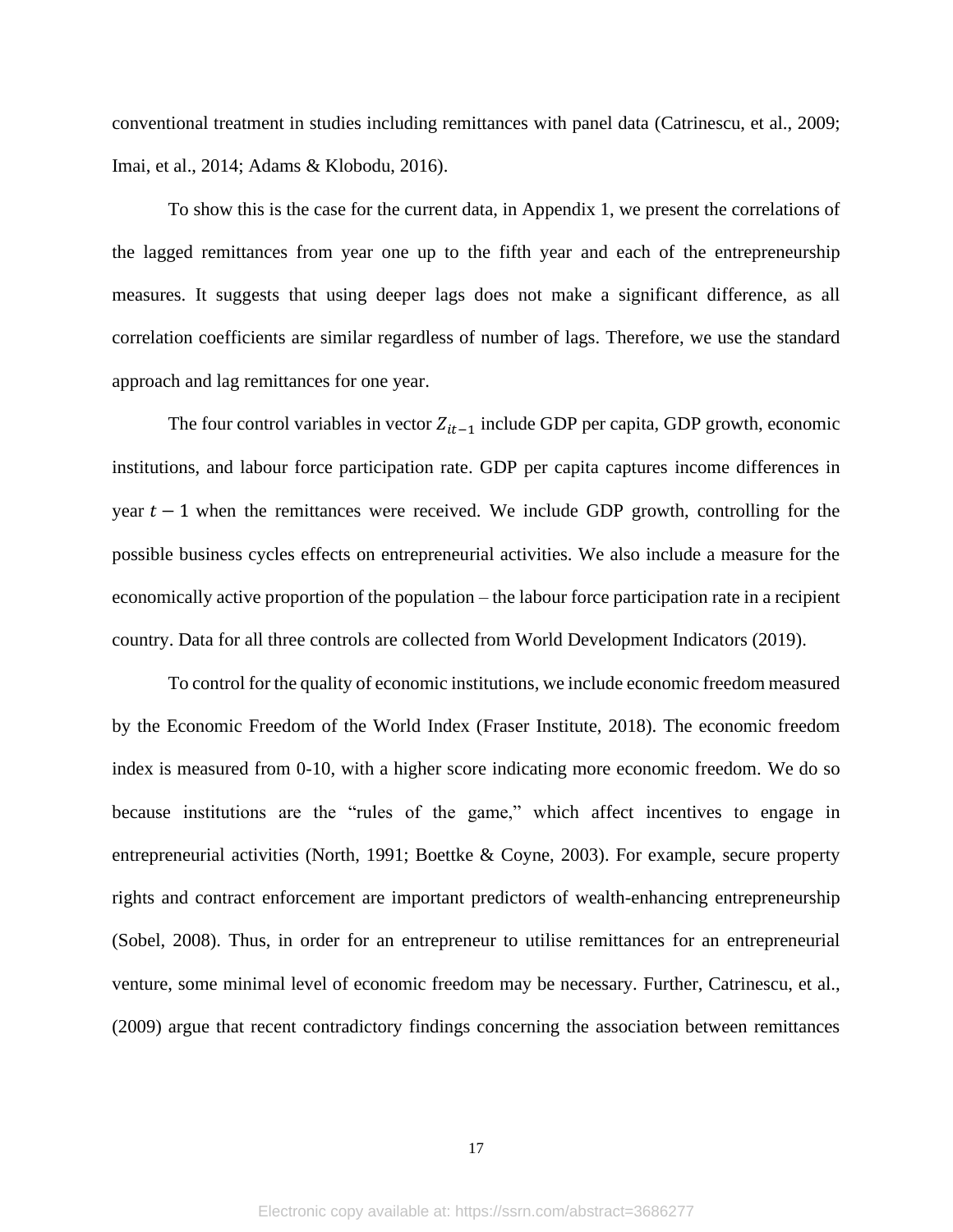and entrepreneurship are due in large part to omitting a control for institutional quality. We avoid this bias by including economic freedom as a measure of institutional quality.

The GEM-APS survey covers countries in different income groups, although proportionally there are more high- and middle-income countries in the current sample. For example, Malawi is the economy with the lowest income in the sample, with GDP per capita of about \$2,600 in 2011 international dollars. Countries in our sample with the highest income include Norway and the United States. One third of our sample is comprised of developing countries. In total, our dataset includes 567 observations from 2004-2015 and up to 99 countries. Recall that GMM specifications employ lags of the dependent variables as instruments, thus reducing the actual number of observations utilised to about 390 observations across 67 countries<sup>4</sup>. Table 1 reports the summary statistics for all the variables in the sample.

#### **V. Empirical results**

Table 2 reports results using entrepreneurship at four different stages. The first three measures of entrepreneurship are the pre-entrepreneurship stage (currently trying to start a new business), nascent-stage entrepreneurship (businesses at the start-up stage with less than one year of operation), and total early-stage entrepreneurship (TEA), which combines both the former two stages. As hypothesised, remittances are positively and significantly related to all three forms of early entrepreneurial activity (columns 1-3). Specifically, using the results in column 3, a one standard deviation increase in remittances promotes total early-stage entrepreneurship rates by about 5.2 percentage points, which is 65% of its standard deviation.

Column (4) measures entrepreneurship using established business ownership rates. Remittances are positive but insignificantly associated with established ownership rates. As

<sup>4</sup> Refer to Appendix 2 for the list of all the countries in the sample.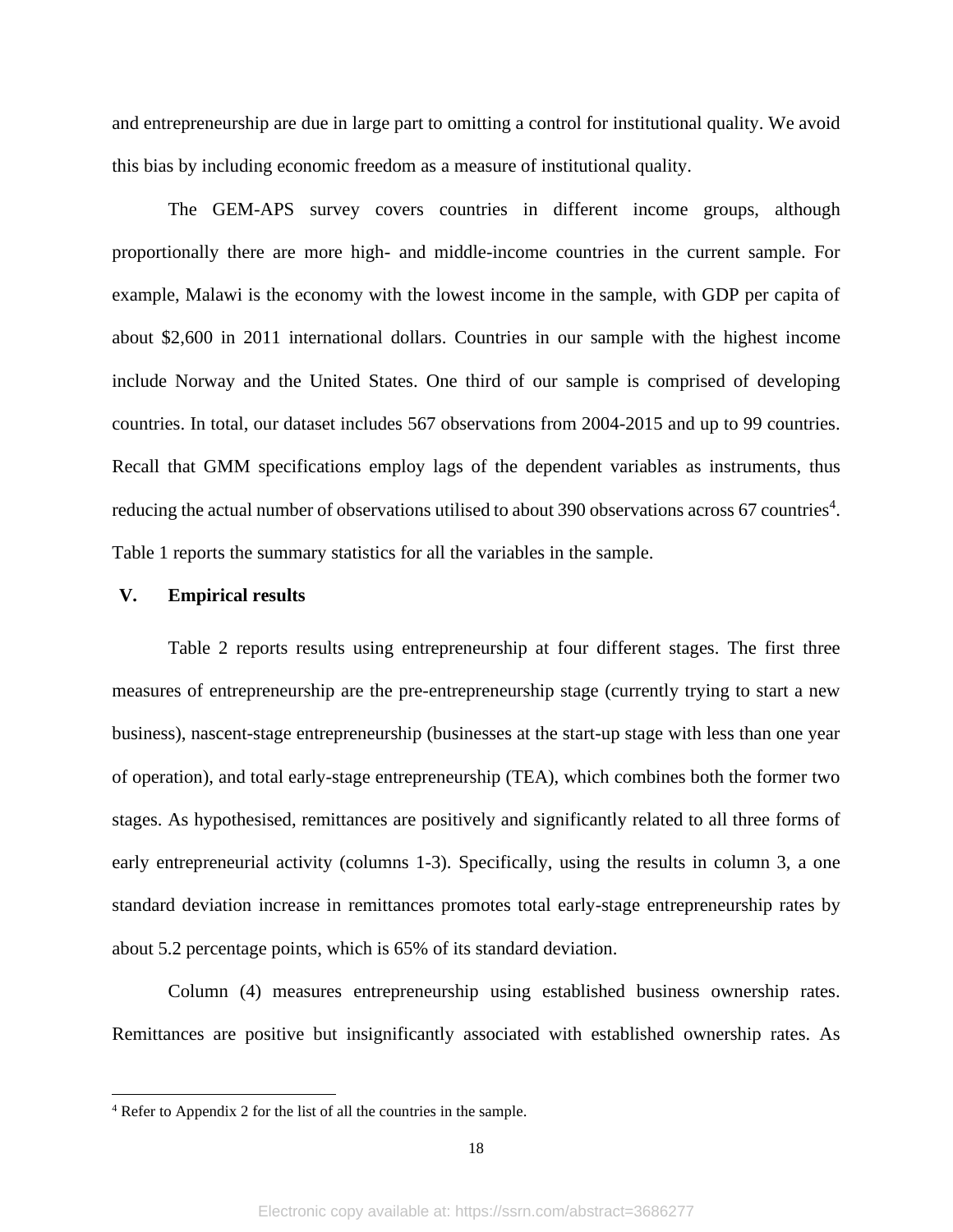suggested above, if remittances are used as capital to finance an entrepreneurial venture, established entrepreneurs may not be as capitally constrained as earlier stage entrepreneurs, limiting the effect of remittances on entrepreneurial activity. However, it is still possible that remittances helped some of those established businesses when they were at their early stages. Established businesses are those founded for longer than 42 months (three and one-half years), while we only lag remittances for one year in the current specifications. We address this by allowing for three more lags, and indeed, we observe that remittances received four years ago significantly affect established business ownership rates. Remittances coefficient is smaller in relation to established businesses (1.033) compared to remittances coefficient on TEA (1.476), which supports our priors—remittances play a more significant role on entrepreneurship at the early stage than the established stage. $5$ 

Comparing across the results, the findings suggest that remittances promote early stage and established entrepreneurship, but early stage entrepreneurs benefit more. Overall, Table 2 describes what remittances sent from overseas can do and what they cannot do. Remittances can finance an attempt to start a business, an individually owned start-up, or total early stage entrepreneurship. However, remittances do appear to matter significantly less for those businesses already established.

While showing the positive remittances-early stage entrepreneurship association is an important discovery, it also triggers the following question: are all early-stage entrepreneurial ventures the same? To answer this question and to further interpret the findings from Table 2, we disentangle total early-stage entrepreneurship (TEA) by its motivations: opportunity driven versus necessity driven. The former refers to an entrepreneur who is driven by a perceived profit

<sup>&</sup>lt;sup>5</sup> Output for this is not tabulated but available upon request.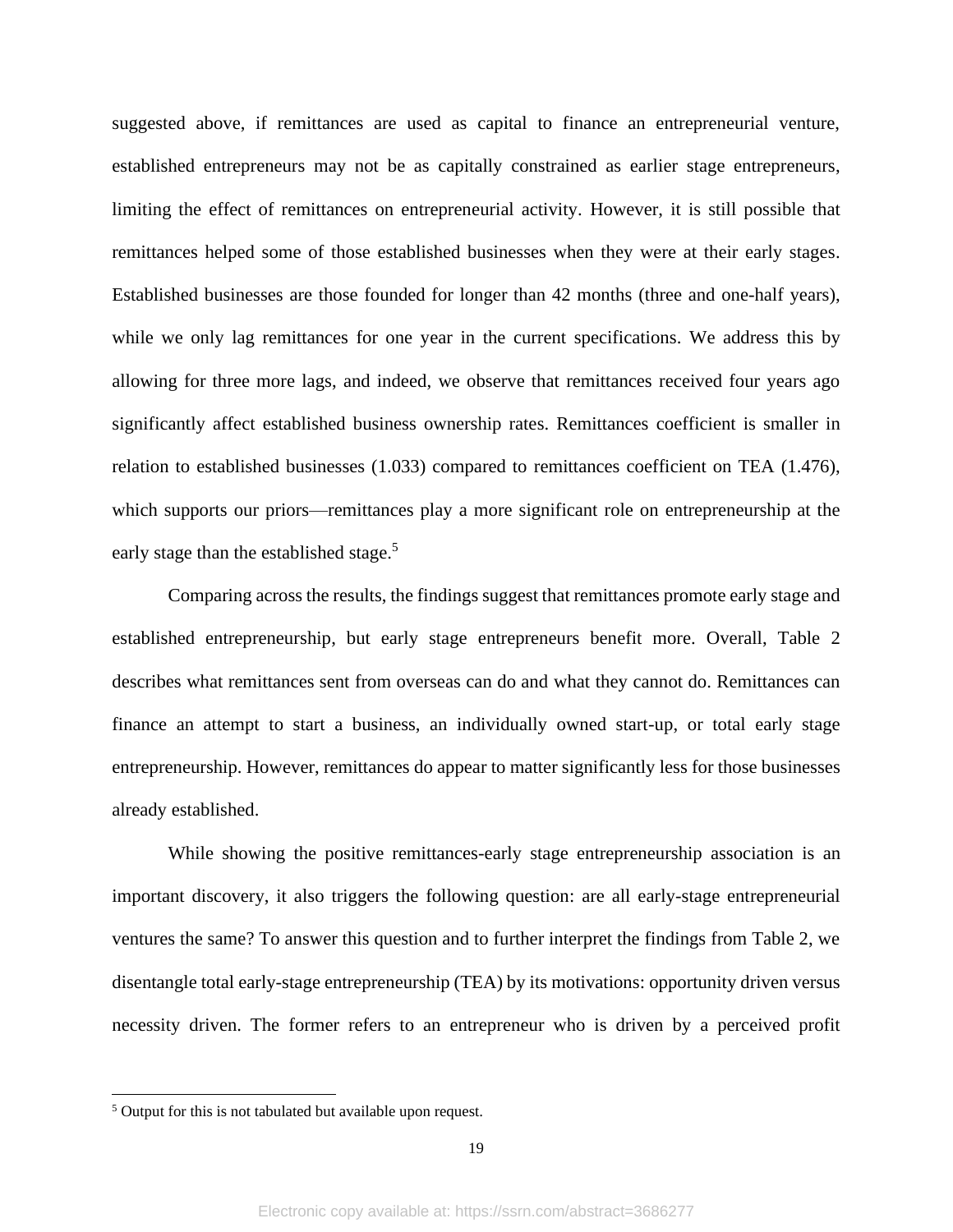opportunity, whereas the latter refers to the opposite case. Necessity driven entrepreneurship is when an entrepreneur is involved in a business due to no better choice for work (Zheng & Musteen, 2018). Economic incentives matter for the outcomes of entrepreneurial activities. Subsequently, remittances may be used differently by opportunity driven and necessity driven entrepreneurs.

As suggested by the first three columns in Table 3, remittances encourage early-stage opportunity driven entrepreneurship. According to column (1), a one standard deviation increase in remittances increases opportunity TEA by 60% of its standard deviation. As shown in columns (2)-(3), remittances are significantly utilised by both male and female opportunity driven entrepreneurs.

Remittances, however, are irrelevant for necessity-driven TEAs, as shown in columns (4)- (6). In addition, column (7) indicates that remittances do not affect the likelihood of business expansion, measured by expected job creation.

Collectively, the results in Table 3 can be interpreted as remittances provide financial capital to those individuals who are seeking better business opportunities. Remittances offer a way for such entrepreneurs to afford entrepreneurial ventures. However, remittances do not increase necessity driven entrepreneurship because remittances may be alleviating some of the necessity or income constraint.

Table 4 further explores if remittances potentially affect entrepreneurs at the early stage with different socioeconomic status. Tests in this table focus on two additional factors, education and income.  $6$  Comparing across education levels, columns  $(1)-(3)$  report that remittances positively and significantly influence entrepreneurs with secondary and post-secondary degrees, a finding partially consistent with Sadeghi, et al., (2019), Piispanen, et al., (2018), and Elenurm and

<sup>6</sup> Remittances do not show significant differences among entrepreneurs in different age groups; hence, the output is not tabulated to save space.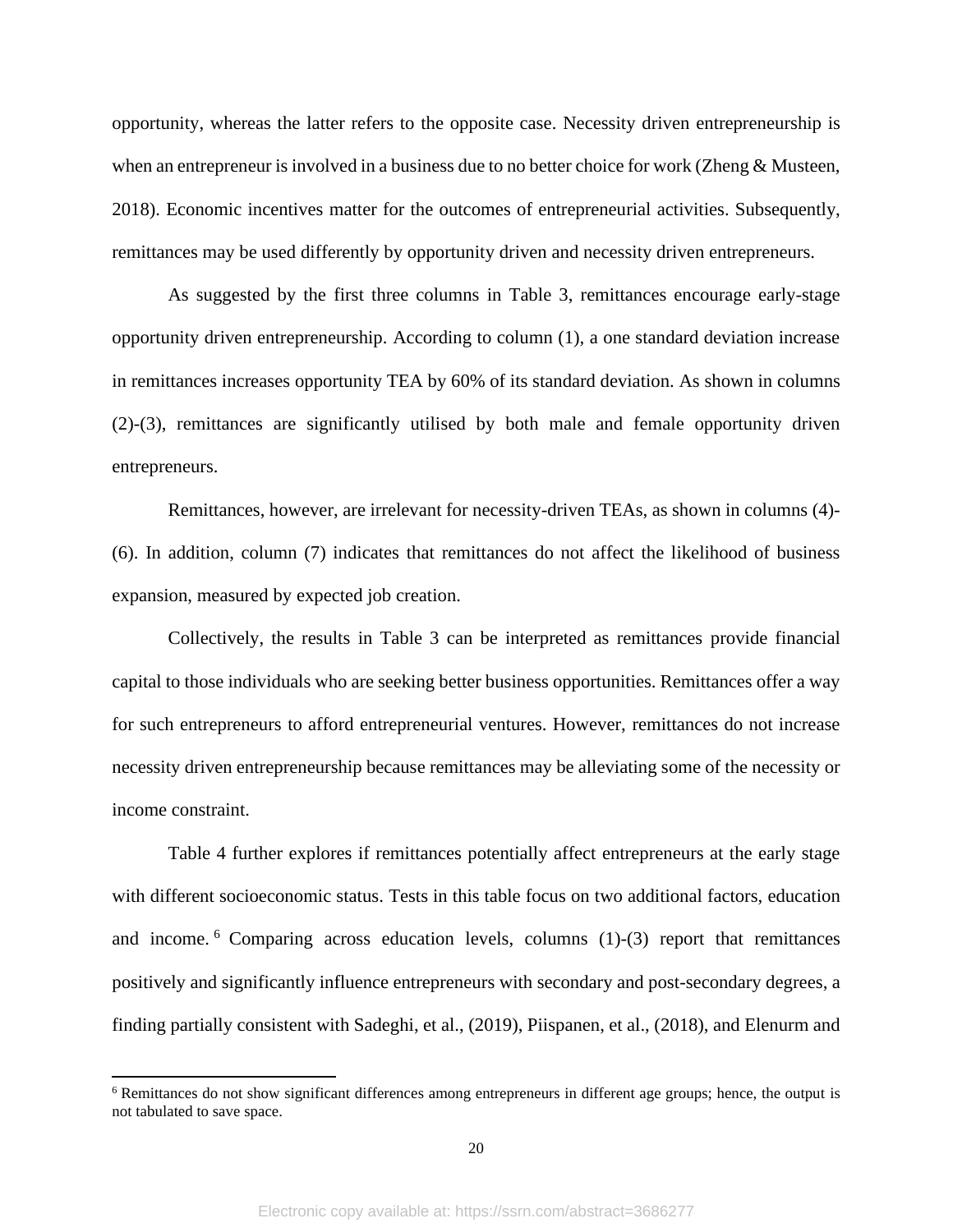Heil (2015). For example, a one standard deviation increase in remittances increases early-stage entrepreneurs with secondary degrees by almost one standard deviation. This suggests that higher educated entrepreneurs are more likely to use remittances to finance an entrepreneurial venture.

Columns (4)-(6) compare entrepreneurs by income. As shown, remittances positively and significantly affect early-stage entrepreneurs in the lowest and middle-income groups, especially the latter group. Remittances do not significantly influence higher income entrepreneurs, which is not surprising if remittances are providing income to capitally constrained entrepreneurs. Overall, results from this table suggest that remittances are more strongly associated with entrepreneurs from the middle-income group or those with a secondary degree education.

#### **VI. Cultural Robustness Check**

Our results differentiate two types of entrepreneurial motivations—necessity driven and opportunity driven entrepreneurship. While the literature has unanimity on the definition of the former, there are arguments about what the latter specifically entails. Specifically, literature has identified the importance of cultural foundations of entrepreneurship (Lee & Peterson, 2000), focusing on how people with different cultural backgrounds may identify and respond differently to a similar opportunity (Dana, 1996). For example, highly individualistic cultures with low uncertainty avoidance promote entrepreneurial potential (Mueller & Thomas, 2001). Informal institutions and social norms also matter for entrepreneurship (Williamson, 2013).

Thus, cultural factors could play a role in determining cross-country opportunity-driven entrepreneurial decisions. To address this possibility, this section adds a cultural control to our main specifications—perceptions of good opportunities, collected from GEM. Answers to this question do not rely on if a respondent is an entrepreneur or their motivations, but merely reflect the average subjective judgement of the entrepreneurial environment in a country. This inclusion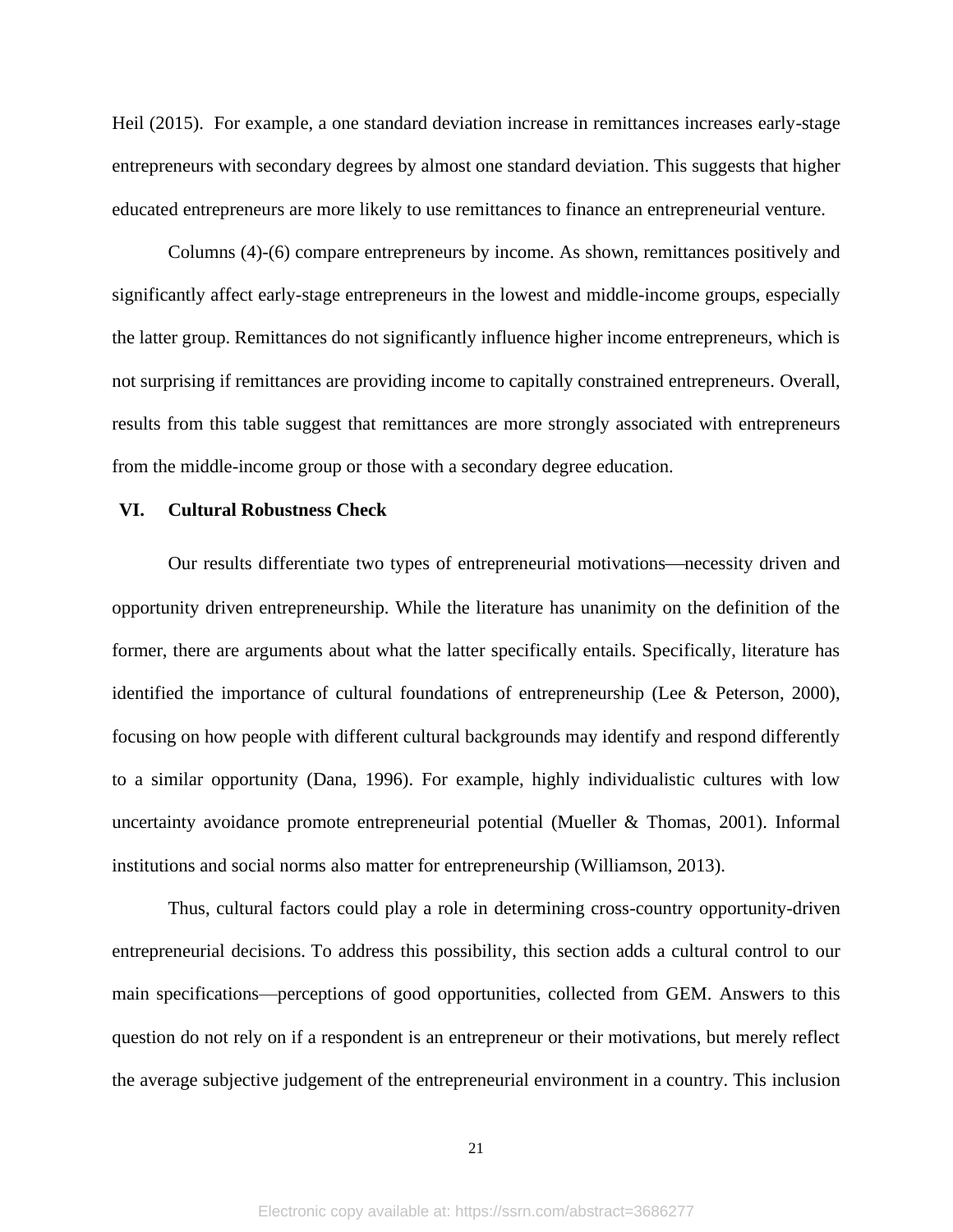broadly controls for cross-country perception differences relevant for entrepreneurship. For example, cultural perception is positively correlated with the belief that entrepreneurship is a good career choice (0.44) and the level of social status of entrepreneurs (0.42).

As Dana (1996) highlights, individuals in different cultural contexts react to similar opportunities differently. Thus, we expect remittances to affect entrepreneurship differently across different cultural contexts. In other words, an entrepreneurial opportunity may not matter as much as the perception of an opportunity. Given our prior findings that remittances strongly associate with early-stage and opportunity driven entrepreneurship, we expect that once we control for cultural perception, the effect of remittances may be diminished. For example, if a remittance receiving entrepreneur has a negative perception of opportunities, remittances may not impact the decision to start a business or take advantage of an opportunity. Furthermore, a more optimistic outlook could increase the size of influence of remittances on entrepreneurship.

Table 5 reproduces estimations from Tables 2 and 3 but now includes the cultural perception variable. As expected, the magnitude of all the coefficients of remittances are smaller, compared to our previous estimations. This reflects the argument that perceived opportunity affects the willingness to utilise remittances in entrepreneurial decisions.

The coefficient for remittances is positive and significant, promoting TEA (column (1)). However, remittances no longer significantly affect overall opportunity-driven TEA (column (2)). We believe this is intuitive since we are now controlling for perceptions of opportunities. If an entrepreneurial opportunity is not perceived as such, an individual is less likely to take on an entrepreneurial activity, even if capital via remittances is available.

As shown in columns (3) and (4), this result appears to be driven by the insignificant role remittances have on male opportunity-TEA; remittances still promote female opportunity-TEA.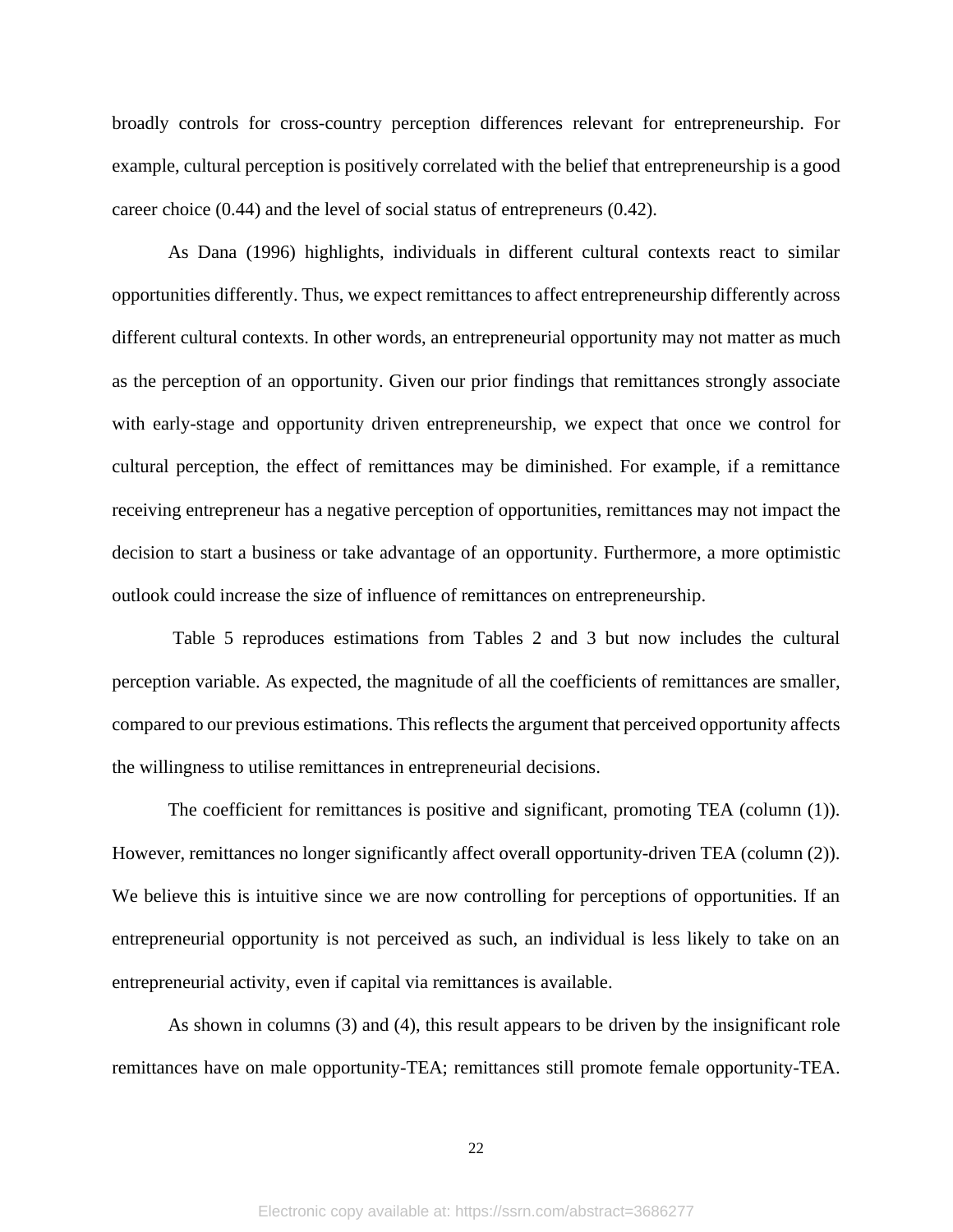This finding indicates that female perceptions may vary less than male cultural perceptions; hence, controlling for culture only decreases the effect of remittances for male entrepreneurs. In addition, differences in the results across gender could indicate that females are more capital constrained than male entrepreneurs are. Regardless of cultural perception, once capital is available, females engage in opportunity-driven entrepreneurial activities. Our results provide support to this interpretation as the culture control variable is significant only in the male entrepreneurship specification. Thus, remittances appear to relax the budget constraints of females more so than males, and this affect is not altered by perceived opportunities.

Lastly, we show in columns (5)-(7) remittances are still irrelevant to necessity-driven TEAs, which makes sense as necessity driven entrepreneurship should not be culturally sensitive. Across all specifications, the culture control variable is significant in 3 of 7 specifications (at 10% level).

Overall, results in Table 5 largely confirm those in Tables 2 and 3. Indeed, this result vindicates, albeit in a very different context, the notion that "cultural constraints affect the individual's response to opportunity" (Dana, 1996, p. 65). As suggested in the literature, culture matters for responses to entrepreneurial opportunities, and entrepreneurship is indeed a culturally relevant concept. Our data support this argument. In un-tabulated analysis, we find a positive and significant association between remittances and the perception of opportunity. This suggests that remittances affect the way entrepreneurs perceive opportunities. In addition to alleviating capital constraints, this simple association indicates that the positive impact of remittances on entrepreneurship may also act through a cultural perceptions channel. Although diving deeper into this explanation is beyond the scope of the current research, it lends additional intuition to explain why remittances affect opportunity driven entrepreneurship.

## **VII. Conclusions, Implications, and Policy Recommendations**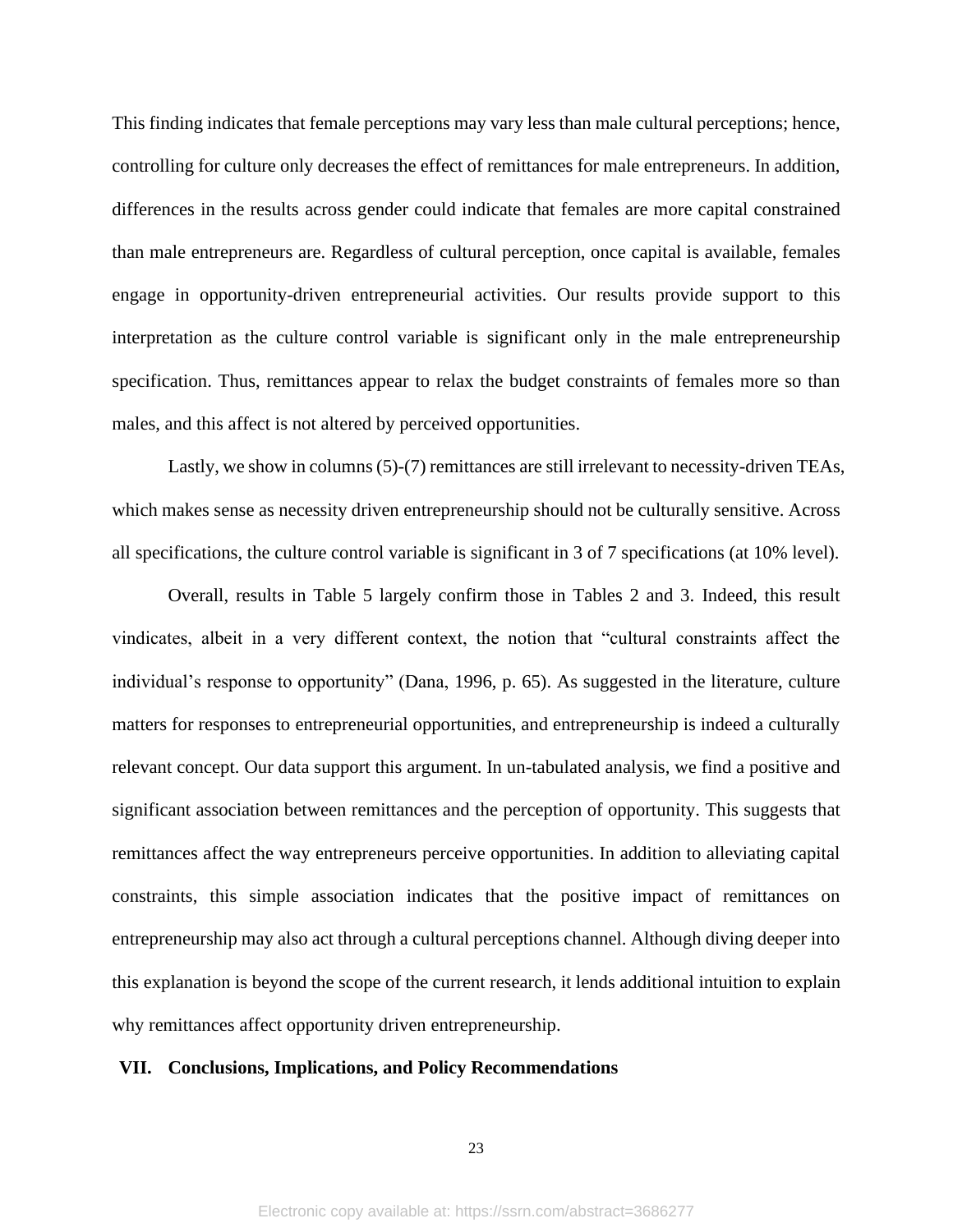Collectively, our results support our first hypothesis that remittances promote entrepreneurship. We find statistically significant, positive relations between various types of entrepreneurship and remittances. Importantly, we do not find any negative, statistically significant associations between entrepreneurship and remittances. In addition, remittances do not equally affect all types of entrepreneurs. Remittances significantly influence early-stage entrepreneurship and opportunity driven entrepreneurship, supporting our second and third hypotheses. Remittances do not appear to influence job creation or necessity driven entrepreneurs. This finding stands in contrast to those single-country studies that find remittances to not lead to increases in entrepreneurial activity (Vasco, 2013), as well as a former cross-country study on the effects of remittances on entrepreneurship (Zheng & Musteen, 2018).

After controlling for cultural perceptions of opportunity, remittances continue to promote total early stage entrepreneurship and female opportunity driven entrepreneurship. This finding suggests that remittances may increase the entrepreneurial propensity of women relative to men.

While we are unable to directly test the mechanism of a relaxed budget constraint because of data limitations, the idea that remittances affect entrepreneurship primarily by affecting earlystage, opportunity-driven entrepreneurship supports our theoretical priors. We also note that remittances are positively correlated with cultural perception of good opportunities, suggesting cultural perceptions are an additional channel through which remittances impact entrepreneurship. Future lines of research with access to richer datasets could serve to clear murky waters by directly testing these possible transmission mechanisms.

Our findings have several policy implications. First, our results indicate that fears of a "brain drain" may be unwarranted. Instead, migration may embody a "brain gain" for countries, especially if migration represents an implicit loan agreement in which investments in human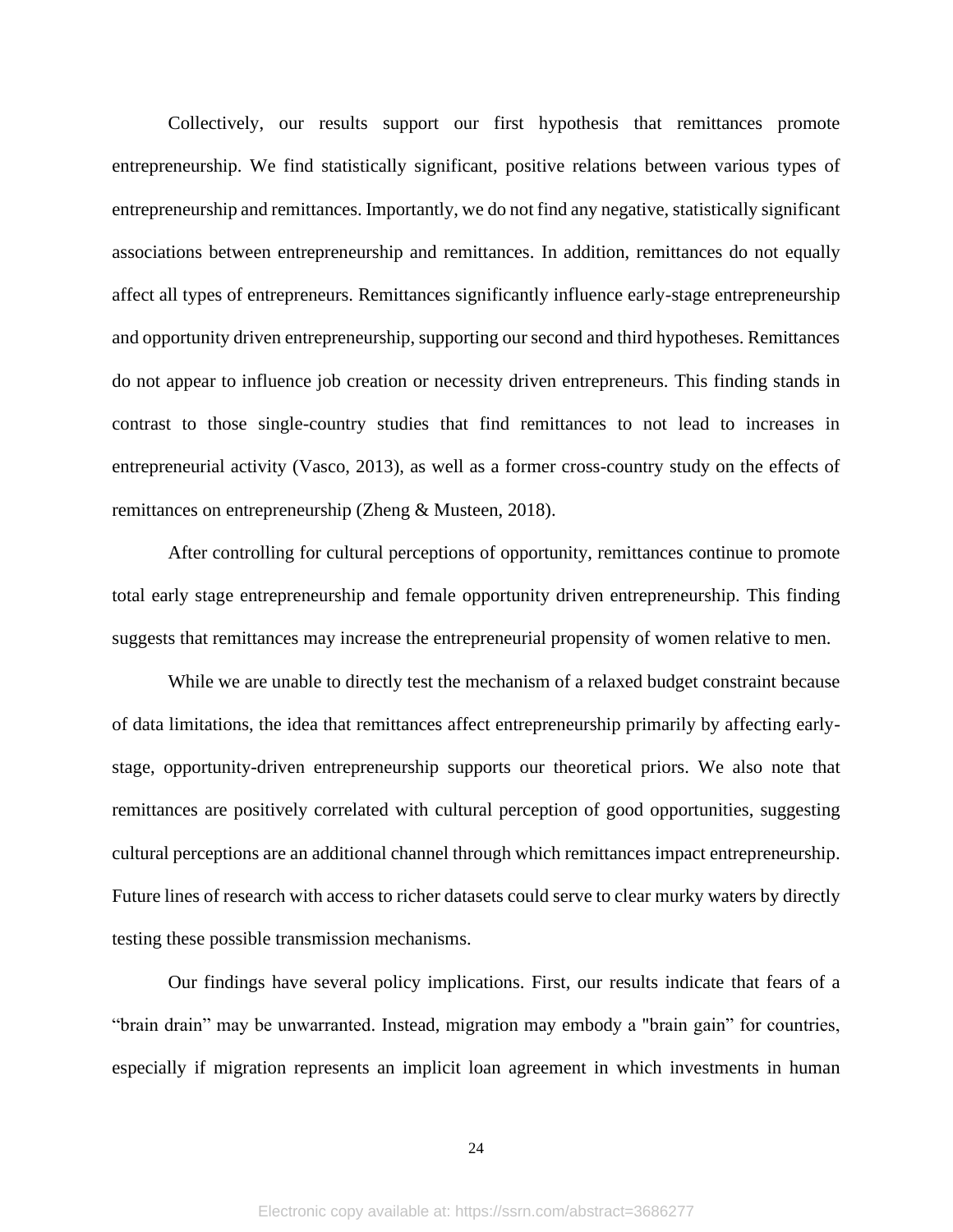capital are paid back through remittances (Poirine, 1995). If so, migration does not represent an exploitation of the developing world, but a way to improve a family's situation, even if that improvement is marginal. Migration of high-skilled human capital from developing countries should not be discouraged, but encouraged, precisely because it encourages the development of highly-skilled human capital in institutionally poor environments where such development would provide few returns without the prospect of migration (Easterly & Nyarko, 2008).

Second, our findings also provide important implications for policy-makers analysing various forms of transfers from wealthy to poor nations. Historically, developed nations have focused on boosting economic growth in the developing world by sending vast amounts of bilateral and multi-lateral foreign aid. This aid is provided by governments with poor results (Easterly, 2003). Various reasons are cited for this, including the fact that aid is often misappropriated by corrupt governments as well as the epistemic problems associated with jumpstarting an economy through centrally provided aid programs (Easterly, 2014). Remittances avoid both problems because they are sent directly to those whom they are intended to aid. In fact, with the advent of crypto-currency (Shobhit, 2018), these problems are further mitigated by remittances. Instead of encouraging foreign aid that is often channelled through corrupt governments, the transfer of remittances should be a focus for those who would like to see marginal improvements for the families of immigrants who stay behind. Citizens will then be able to use their local knowledge to engage in entrepreneurial activity.

Lastly, our findings imply that since remittances have a positive impact on opportunitydriven entrepreneurship, they should be encouraged (or at least not discouraged) if the end-goal is to promote entrepreneurial activity in developing markets and elsewhere. In addition, if entrepreneurship is an activity that most people believe should be encouraged, migrants fleeing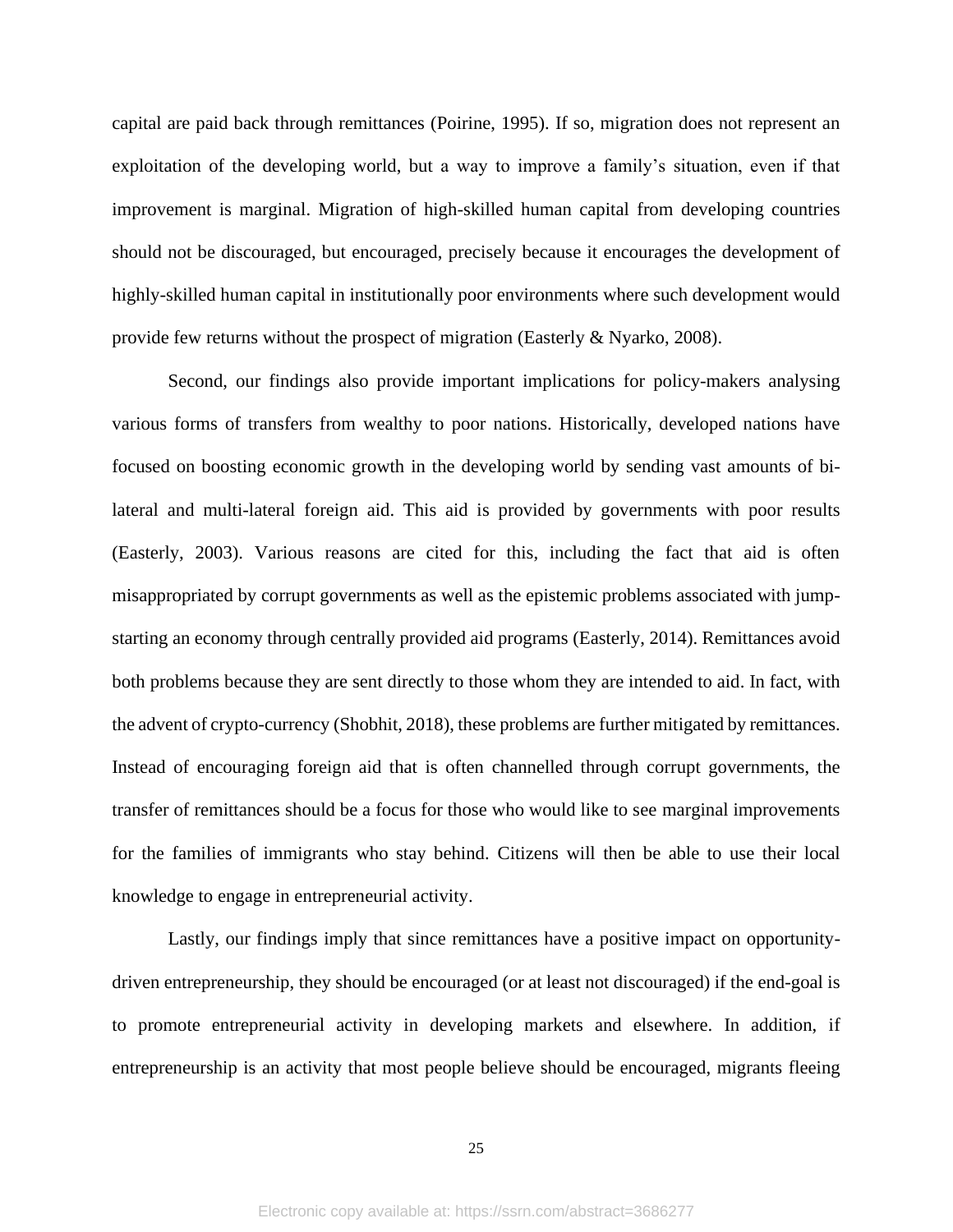institutionally poor environments in order to better their lives in more institutionally secure environments should not be seen as a negative, as it currently seems to be by many American voters. Perhaps taxing remittances in order to build a wall to keep these individuals out is not the most appropriate policy. Instead, these goals may be better served by allowing migrants the freedom to attempt to boost entrepreneurial propensity in the home country in the ways they know best and by utilising their specific, local knowledge.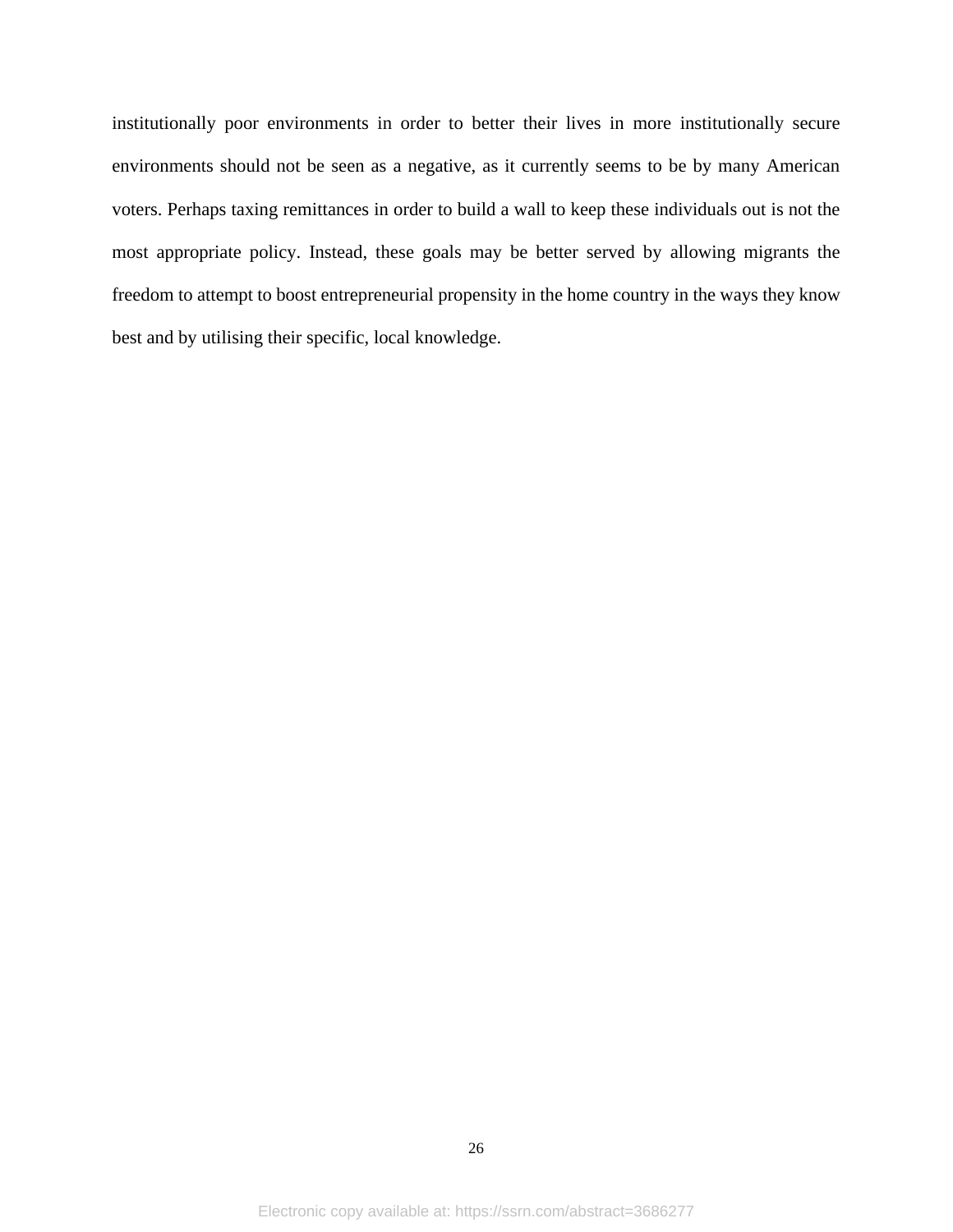## **Bibliography**

Abdih, Y., Ralph, C., Jihan, D. & Montiel, P., 2012. Remittances and Institutions: Are Remittances a Curse?. *World Development,* 40(4), pp. 657-666.

Ace, Z. J. & Varga, A., 2005. Entrepreneurship, agglomeration and technological change. *Small business economics,* 24(3), pp. 323-334.

Acosta, P., Calderon, C., Fajnzylber, P. & Humberto, L., 2008. What is the impact of international remittances on poverty and inequality in Latin America?. *World Development,*  36(1), pp. 89-114.

Adams, S. & Klobodu, E. K. M., 2016. Remittances, regime durability and economic growth in Sub-Saharan Africa (SSA). *Economic Analysis and Policy,* Volume 50, pp. 1-8.

Aggarwal, R., Asli, D.-K. & Peria, M. S. M., 2011. Do Remittances Promote Financial Development?. *Journal of Development Economics,* 5(1), pp. 255-264.

Amuedo-Dorantes, C. & Pozo, S., 2004. Worker's Remittances and the Real Exchange Rate: A Paradox of Gifts. *World Development,* 32(8), pp. 1407-1417.

Autio, E. & Acs, Z., 2010. Intellectual property protection and the formation of entrepreneurial growth aspirations. *Strategic Entrepreneurship Journal,* 4(3), pp. 234-251.

Autio, E. & Fu, K., 2015. Economic and Political Institutions and Entry Into Formal and Informal Entrepreneurship. *Asia Pacific Journal of Management,* 32(1), pp. 67-94.

Autio, E. & Wennberg, K., 2010. *You Think, Therefore, I Am: Social Attitudes and the Transition to Entrepreneurship.* London, Druid Summer Conference.

The World Bank, 2019. *Migration and Remittances Data.* [Online] Available at: https://www.worldbank.org/en/topic/migrationremittancesdiasporaissues/brief/migrationremittances-data [Accessed 5 June 2019].

The World Bank, 2019. *World Development Indicators,* Washington, DC: The World Bank.

The World Bank, 2019. *Migration and Remittances Data.* [Online] Available at: http://econ.worldbank.org

The World Bank, 2019. *World Development Report ,* Washington, D.C.: The World Bank.

Baumol, W., 1996. Entrepreneurship: Productive, Unproductive, and Destructive. *Journal of Business Venturing,* 11(1), pp. 3-22.

Berdiev, A. N., Yoonbai, K. & Chun-Ping, C., 2013. Remittances and Corruption. *Economics Letters,* 118(1), pp. 182-185.

Bjørnskov, C. & Foss, N., 2013. How Strategic Entrepreneurhsip and the Institutional Context Drive Economic Growth. *Strategic Entrepreneurship Journal,* 7(1), pp. 50-69.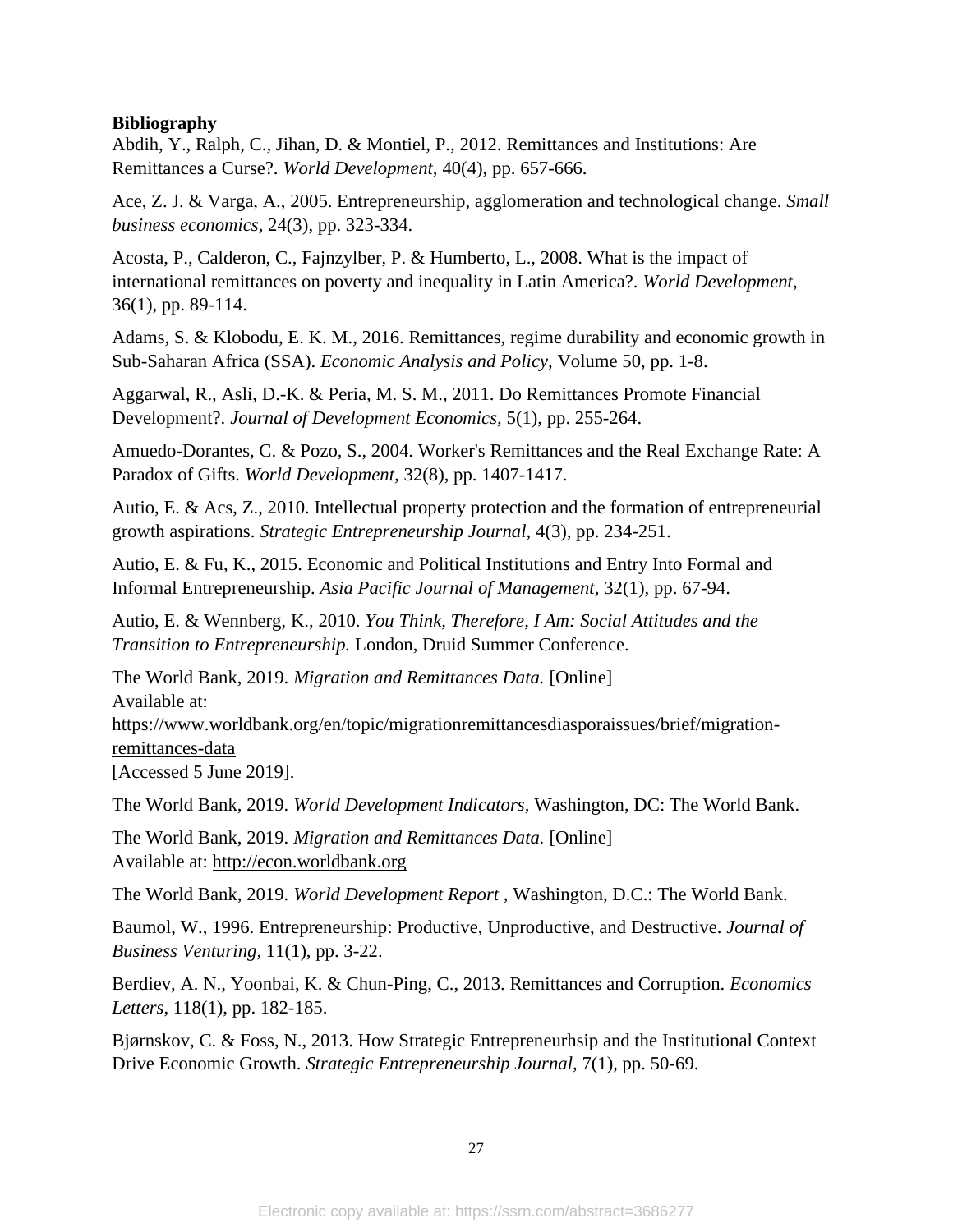Blundell, R. & Stephen, B., 1998. Initial conditions and moment restrictions in dynamic panel data models. *Journal of Econometrics,* 87(1), pp. 115-143.

Boettke, P. J. & Coyne, C. J., 2003. Entrepreneurship and Development: Cause or Consequence?. In: R. Koppl, ed. *Austrian Economics and Entrepreneurial Studies.* Bingley: Emerald Group Publishing Limited, pp. 67-87.

Boettke, P. J., Coyne, C. J. & Leeson, P. T., 2015. *Institutional Stickiness and the New Development Economics.* Cheltenham, UK: Edward Elgar Publishing.

Bosma, N. & Kelley, D., 2019. *Global Entrepreneurship Monitor 2018/2019 Global Report,*  Babson Park, MA: Global Entrepreneurship Research Association.

Boudreaux, C. & Nikolaev, B., 2017. *Entrepreneurial Traits, Institutions, and the Motivation to Engage in Entrepreneurship,* Braircliff Manor: Academy of Management Proceedings .

Bradley, S. W. & McMullen, J. S., 2012. Capital is Not Enough: Innovation in Developing Economies. *Journal of Management Studies,* 49(4), pp. 684-717.

Bruton, G. D., Ketchen Jr., D. J. & Ireland, R. D., 2013. Entrepreneurship as a solution to poverty. *Journal of Business Venturing,* 28(6), pp. 683-689.

Bugamelli, M. & Paterno, F., 2009. Do Workers' Remittances Reduce the Probability of Current Account Reversals?. *World Development,* pp. 1821-1838.

Catrinescu, N., Leon-Ledesma, M., Piracha, M. & Quillin, B., 2009. Remittances, Institutions, and Economic Growth. *World Development,* 37(1), pp. 81-92.

Dana, L. P., 1996. Self‐employment in the Canadian Sub‐Arctic: An Exploratory Study. *Canadian Journal of Administrative Sciences/Revue canadienne des sciences de l'administration,*  13(1), pp. 65-77.

de Soto, H., 1987. *The Other Path: The Economic Answer to Terrorism.* 1st ed. New York: Basic Books .

Djankov, S., La Porta, R., Lopez-de-Silanes, F. & Schleifer, A., 2002. The Regulation of Entry. *Quarterly Journal of Economics,* 117(1), pp. 453-517.

Easterly, W., 2003. Can Foreign Aid Buy Growth?. *Journal of Economic Perspectives,* 17(3), pp. 23-48.

Easterly, W., 2014. *The Tyranny of Experts.* 1st ed. New York: Basic Books.

Easterly, W. & Nyarko, Y., 2008. Is the Brain Drain Good for Africa?. *Brookings Global Economy and Development Working Paper,* Volume 19.

Elenurm, T. & Heil, P., 2015. Education and other competency sources for financially successful entrepreneurship. *International Journal of Entrepreneurship and Small Business,* 25(3), pp. 314- 330.

El-Sakka, M. & McNabb, R., 1999. The Macroeconomic Determinants of Emigrant Remittances. *World Development,* 24(8), pp. 1493-1502.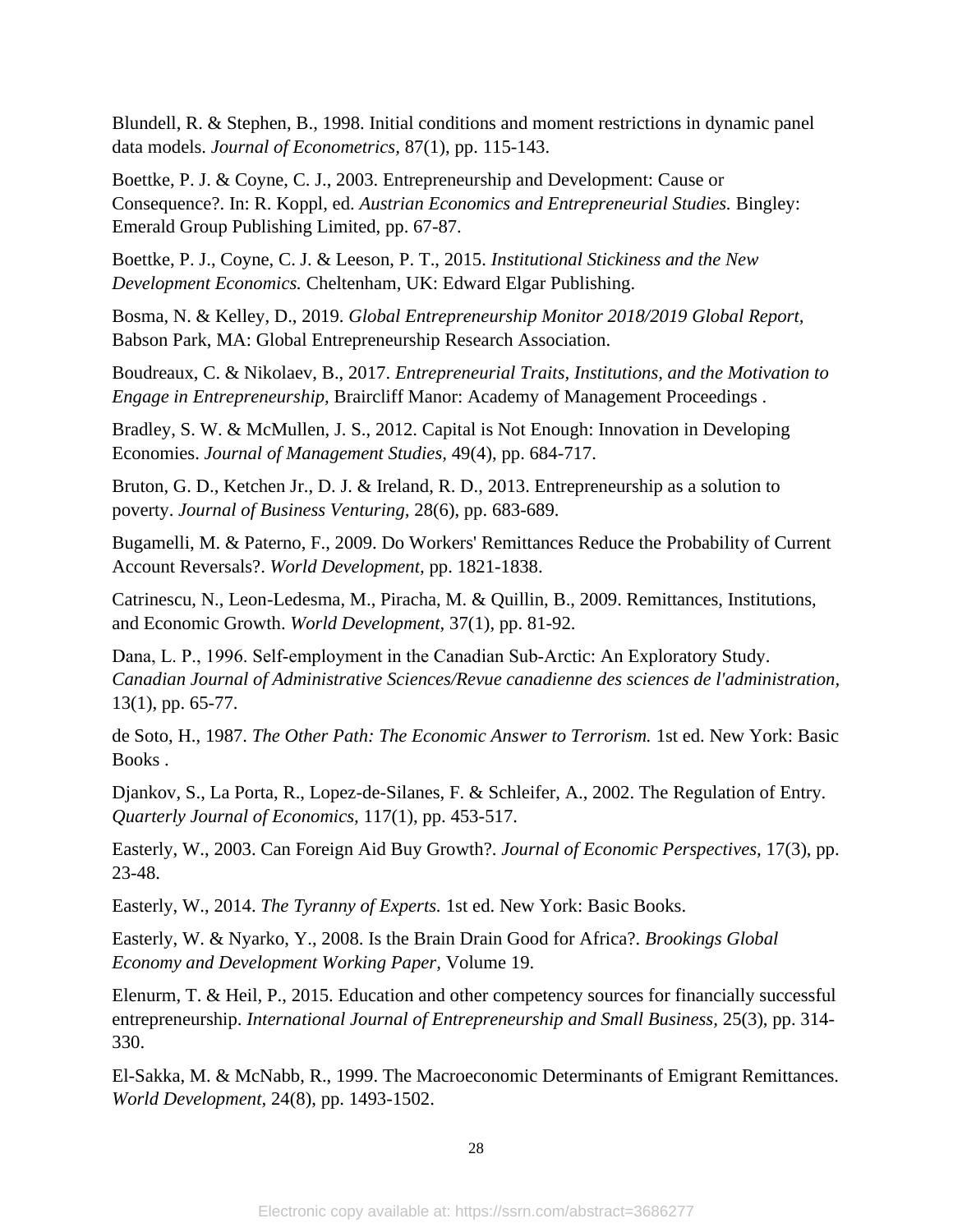Estrin, S., Korosteleva, J. & Mickiewicz, T., 2013. Which institutions encourage entrepreneurial growth aspirations?. *Journal of Business Venturing,* 28(4), pp. 564-580.

Evansluong, Q. & Ramírez Pasillas, M., 2019. The Role of Social Capital in Immigrants' Entrepreneurial Opportunity Creation Processes. *International Journal of Entrepreneurship and Small Business,* 36(1-2), pp. 164-188.

Frankel, J., 2011. Are Bilateral Remittances Countercyclical?. *Open Economics Review,* 22(1), pp. 1-16.

Frederick, H. H. & Bygrave, B., 2004. How we finance our new and growing firms. *International Journal of Entrepreneurship and Small Business,* 1(3/4).

Gentry, W. M. & Hubbard, G. R., 2000. Tax Policy and Entrepreneurial Entry. *American Economic Review,* 90(2), pp. 283-287.

Gielnik, M. M., Zacher, H. & Wang, M., 2018. Age in the entrepreneurial process: The role of future time perspective and prior entrepreneurial experience. *Journal of Applied Psychology,*  103(10), p. 1067.

Giuliano, P. & Ruiz-Arranz, M., 2009. Remittances, Financial Development, and Growth. *Journal of Development Economics,* 90(1), pp. 144-152.

Gupta, S., Pattillo, C. A. & Wagh, S., 2009. Effect of Remittances on Poverty and Financial Development in Sub-Saharan Africa. *World Development,* 37(1), pp. 104-115.

Henrekson, M. & Sanandaji, T., 2014. Small Business Activity Does Not Measure Entrepreneurship. *Proceedings of the National Academy of Sciences of the United States of America,* 111(5), pp. 1760-1765.

Hessels, J. & van Stel, A., 2011. Entrepreneurship, export orientation, and economic growth. *Small business economics,* 37(2), pp. 255-268.

Imai, K. S., Gaiha, R., Ali, A. & Kaicker, N., 2014. Remittances, growth and poverty: New evidence from Asian countries. *Journal of Policy Modeling,* 363(3), pp. 524-538.

Ingemar, J. S., Larsson, D. & Strandh, M., 2016. The Prevalence, Characteristics, and Well-Being of "Necessity" Self-Emplyed and "Latent" Entrepreneurs: Findings from Sweden. *Journal of Entrepreneurship and Small Business,* 28(1), pp. 58-77.

International Monetary Fund, 2009. *Balance of Payments and International Investment Position Manual,* Washington, D.C.: International Monetary Fund.

Johnson, S., Daniel, K. & Zoido-Lobaton, 1998. Regulatory discretion and the unofficial economy. *The American Economic Review,* 88(2), pp. 387-392.

Kannianinen, V. & Vesala, T., 2005. Entreprenuership and Labor Market Institutions. *Economic Modelling,* 22(5), pp. 828-847.

Kenny, M., Dan, B. & Murphree, M., 2013. Coming back home after the sun rises: Returnee entrepreneurs and growth of high tech industries. *Research Policy,* 42(2), pp. 391-407.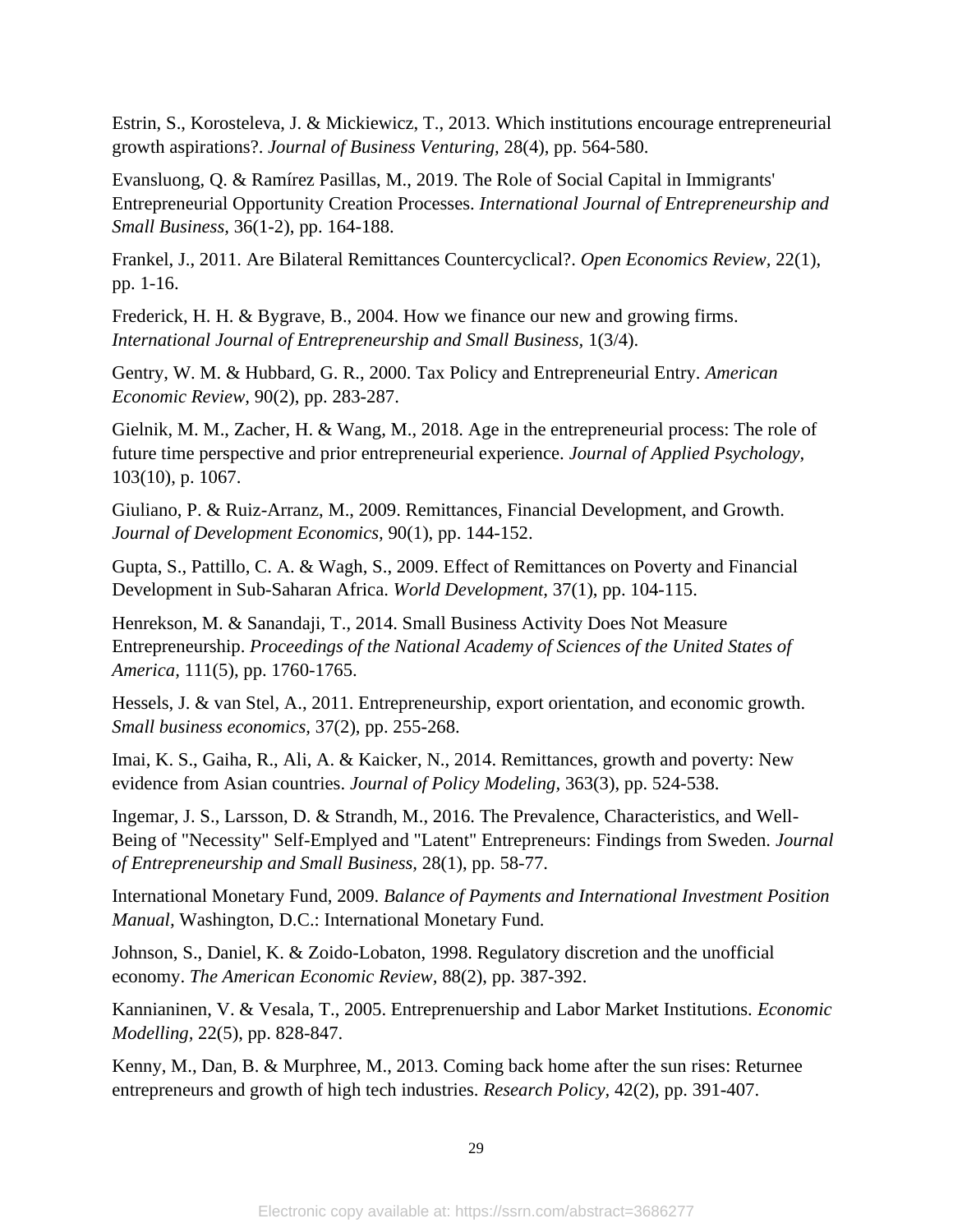Konte, M., 2014. *Do Remittances Not Promote Growth? A Bias-Adjusted Three-Step Mixture-of-Regressions,* Maastricht: United Nations University-Maastricht Economic and Social Research Institutue on Innovation and Technology.

Konte, M., 2016. The Effects of Remittances on Support for Democracy in Africa: Are Remittances a Curese or a Blessing?. *Journal of Comparative Economics,* 44(4), pp. 1002-1022.

Lanjouw, P., 1999. Rural nonagricultural employment and poverty in Ecuador. *Economic development and cultural change,* 48(1), pp. 91-122.

Lee, S. H., Yamakawa, Y., Peng, M. W. & Barney, J. B., 2011. How do Bankruptcy Laws Affect Entrepreneurship Development Around the World?. *Journal of Business Venturing,* 26(5), pp. 505-520.

Lee, S. M. & Peterson, S. J., 2000. Culture, entrepreneurial orientation, and global competitiveness. *Journal of world business,* 35(4), pp. 401-416.

Liu, X. et al., 2010. Human Mobility and International Knowledge Spillovers: Evidence from High-Tech Small and Medium Enterprises in an Emergin Market. *Strategic Entrepreneurship Journal,* 4(4), pp. 340-355.

McMullen, J. S., Bagby, D. R. & Palich, L., 2008. Economic Freedom and the Motivation to Engage in Entrepreneurial Activity. *Entrepreneurship Theory and Practice,* 32(5), pp. 875-895.

Meyer, D. & Shera, A., 2017. The impact of remittances on economic growth: An econometric model. *EconomiA,* 18(2), pp. 147-155.

Mueller, S. L. & Thomas, A. S., 2001. Culture and entrepreneurial potential: A nine. *Journal of business venturing,* 16(1), pp. 51-75.

Niquette, M., 2018. *About That Wall Trump Said Mexico Would Be Paying For....* [Online] Available at: https://www.washingtonpost.com/business/about-that-wall-trump-said-mexicowould-be-paying-for/2018/12/12/118ac778-fe27-11e8-a17e-

162b712e8fc2\_story.html?noredirect=on&utm\_term=.c4216149fe5e [Accessed 6 May 2019].

North, D. C., 1991. Institutions. *Journal of economic perspectives,* 5(1), pp. 97-112.

Piispanen, V.-V., Paloniemi, K. J. & Simonen, J., 2018. Qualities of the growth-oriented entrepreneur. *International Journal of Entrepreneurship and Small Business,* 34(1), pp. 112-130.

Poirine, B., 1995. A Theory of Remittances as an Implicit Family Loan Agreement. *Pacific Studies Monograph,* Volume 19, pp. 1-43.

Rao, B. & Hassan, G., 2011. A Panel Data Analysis of the Growth Effects of Remittances. *Economic Modelling,* 28(1-2), pp. 701-709.

Reyes, C. M. et al., 2013. *Remittances, Entrepreneurship and Local Development in the Phillipines: A Tale of Two Communities,* Manila: De La Salle Angelo King International Center.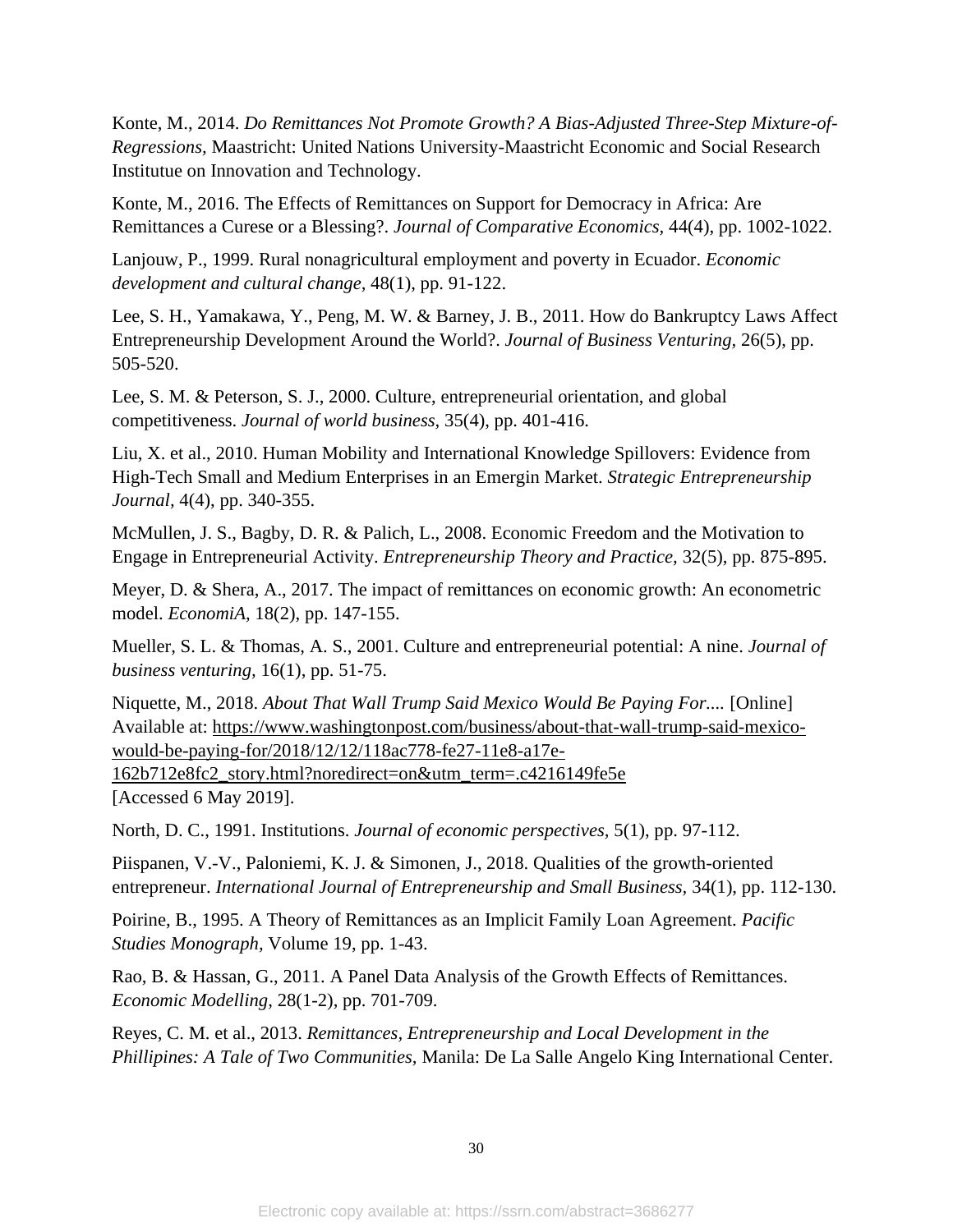Roodman, D., 2009. How to do xtabond2: An introduction to difference and system GMM in Stata. *The stata journal,* 9(1), pp. 86-136.

Sadeghi, V. J., Biancone, P. P., Anderson, R. B. & Nkongolo-Bakenda, J.-M., 2019. International entrepreneurship by particular people 'on their own terms:' a study on the universal characteristics of entrepreneurs in evolving economies. *International Journal of Entrepreneurship and Small Business,* 37(2), pp. 288-308.

Schumpeter, J., 2011. *The Theory of Economic Development: An Inquiry into Profits, Capital, Credit, Interest, and the Business Cycle.* New York: Transaction Publishers.

Shapiro, A. F. & Mandelman, F. S., 2016. Remittances, entrepreneurship, and employment dynamics over the business cycle. *Journal of International Economics,* Volume 103, pp. 184- 199.

Shobhit, S., 2018. *Bitcoin's Most Profitable Use: the \$600 Billion Overseas Remittance Business?.* [Online]

Available at: https://www.investopedia.com/tech/bitcoins-best-use-isnt-currency-its-overseasremittances/

[Accessed 6 June 2019].

Sobel, R. S., 2008. Testing Baumol: Institutional Quality and the Productivity of Entrepreneurship. *Journal of Business Venturing,* 23(6), pp. 641-655.

Stark, O. & Bloom, D. E., 1985. The new economics of labor migration. *The american economic review,* 75(2), pp. 173-178.

Stark, O. & Levhari, D., 1982. On migration and risk in LDCs. *Economic development and cultural change,* 31(1), pp. 191-196.

Taylor, E. J., 1999. The new economics of labor migration and the role of remittances in the migration process. *International migration,* 37(1), pp. 63-88.

Tebaldi, E. & Ramesh, M., 2010. Institutions and Poverty. *The journal of development studies,*  46(6), pp. 1047-1066.

Vasco, C., 2013. Migration, Remittances and Entrepreneurship: The Case of Rural Ecuador. *Migraciones Internacionales,* 7(1), pp. 37-64.

Wang, H., Zweig, D. & Lin, X., 2011. Returnee Entrepreneurs: Impact on China's Globalisation Process. *Journal of Contemporary China,* 20(70), pp. 413-431.

Williams, K., 2017. Do Remittances Improve Political Institutions? Evidence from Sub-Saharan Africa. *Economic Modelling,* Volume 61, pp. 65-75.

Williamson, C. R., 2013. Disentangling institutional determinants of entrepreneurship. *American Journal of Entrepreneurship,* 6(1), pp. 40-66.

Zheng, C. & Musteen, M., 2018. The Impact Of Remittances On Opportunity Based And Necessity-Based Entrepreneurial Activities.. *Academy of Entrepreneurship Journal,* Volume September 28.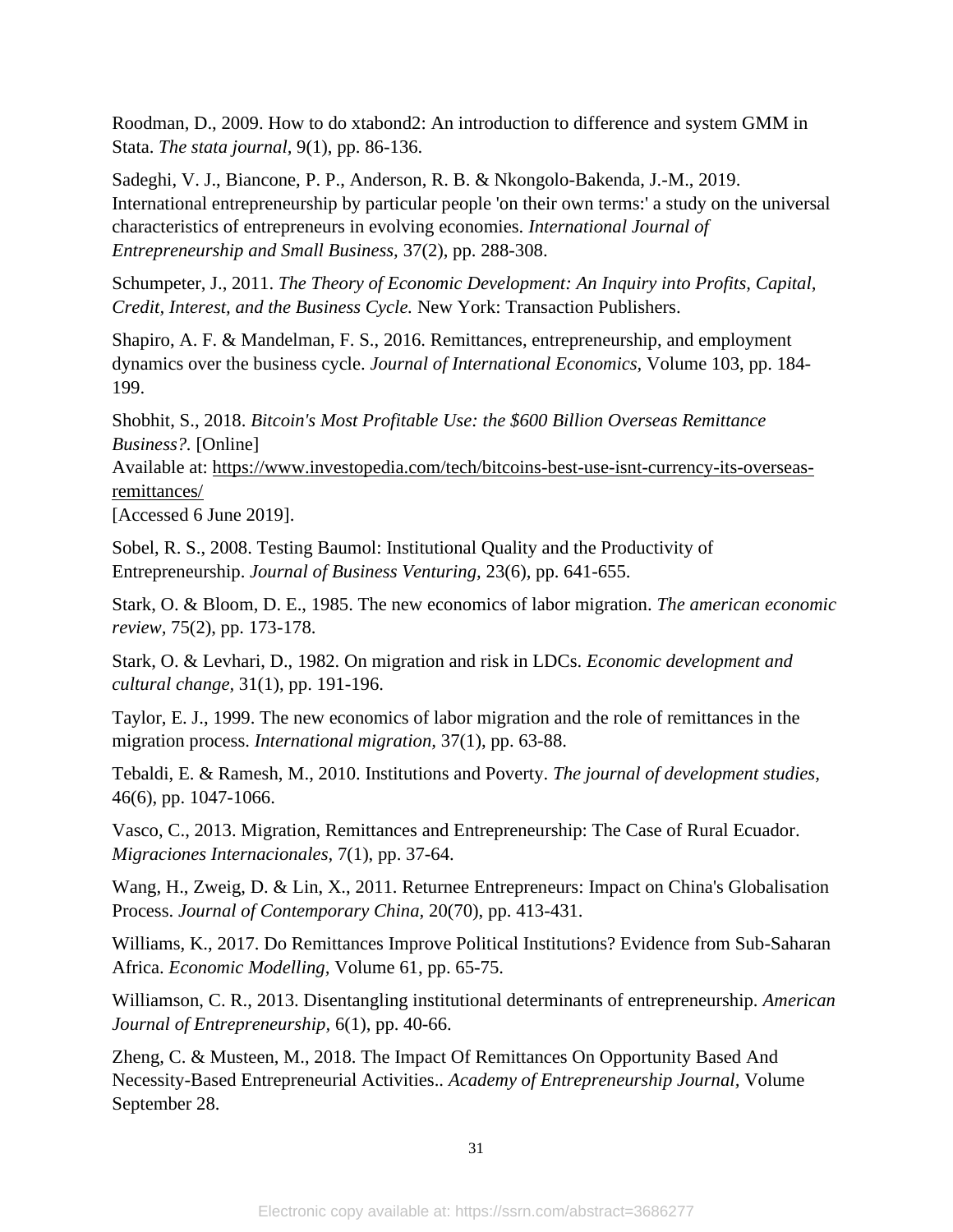|                                                     | Remittances | $Remittances_{t-1}$ | Remittances $_{t-2}$ | Remittances $_{t-3}$ | Remittances $_{t-4}$ | Remittances $_{t-5}$ |
|-----------------------------------------------------|-------------|---------------------|----------------------|----------------------|----------------------|----------------------|
| Start-up/Nascent-stage<br>entrepreneurship          | 0.173       | 0.182               | 0.172                | 0.177                | 0.170                | 0.175                |
| Trying to start a new business                      | 0.193       | 0.203               | 0.192                | 0.195                | 0.186                | 0.189                |
| Total early-stage entrepreneurial<br>activity (TEA) | 0.174       | 0.191               | 0.179                | 0.171                | 0.163                | 0.156                |
| <b>Opportunity TEA</b>                              | 0.115       | 0.134               | 0.124                | 0.120                | 0.108                | 0.104                |
| Male opportunity TEA                                | 0.115       | 0.129               | 0.122                | 0.120                | 0.107                | 0.104                |
| Female opportunity TEA                              | 0.115       | 0.137               | 0.122                | 0.116                | 0.106                | 0.100                |
| Necessity TEA                                       | 0.254       | 0.264               | 0.252                | 0.237                | 0.236                | 0.223                |
| Male necessity TEA                                  | 0.277       | 0.280               | 0.268                | 0.254                | 0.252                | 0.236                |
| Female necessity TEA                                | 0.220       | 0.236               | 0.224                | 0.210                | 0.209                | 0.199                |
| TEA jobs                                            | $-0.041$    | $-0.038$            | 0.146                | 0.144                | 0.136                | 0.132                |
| Established business ownership (EB)                 | 0.098       | 0.113               | 0.090                | 0.059                | 0.049                | 0.037                |
| TEA with some secondary degree                      | 0.169       | 0.187               | 0.173                | 0.155                | 0.151                | 0.147                |
| TEA with secondary degree                           | 0.200       | 0.214               | 0.202                | 0.204                | 0.197                | 0.192                |
| TEA with post-secondary degree                      | 0.167       | 0.183               | 0.186                | 0.186                | 0.174                | 0.172                |
| TEA in lowest 33 percentile income                  | 0.168       | 0.180               | 0.175                | 0.161                | 0.163                | 0.165                |
| TEA in middle 33 percentile income                  | 0.156       | 0.168               | 0.159                | 0.141                | 0.143                | 0.143                |
| TEA in highest 33 percentile income                 | 0.149       | 0.159               | 0.155                | 0.150                | 0.134                | 0.136                |

# **Appendix 1: Correlations of Remittances with Lags up to Five Years and Various Entrepreneurship Measures**

32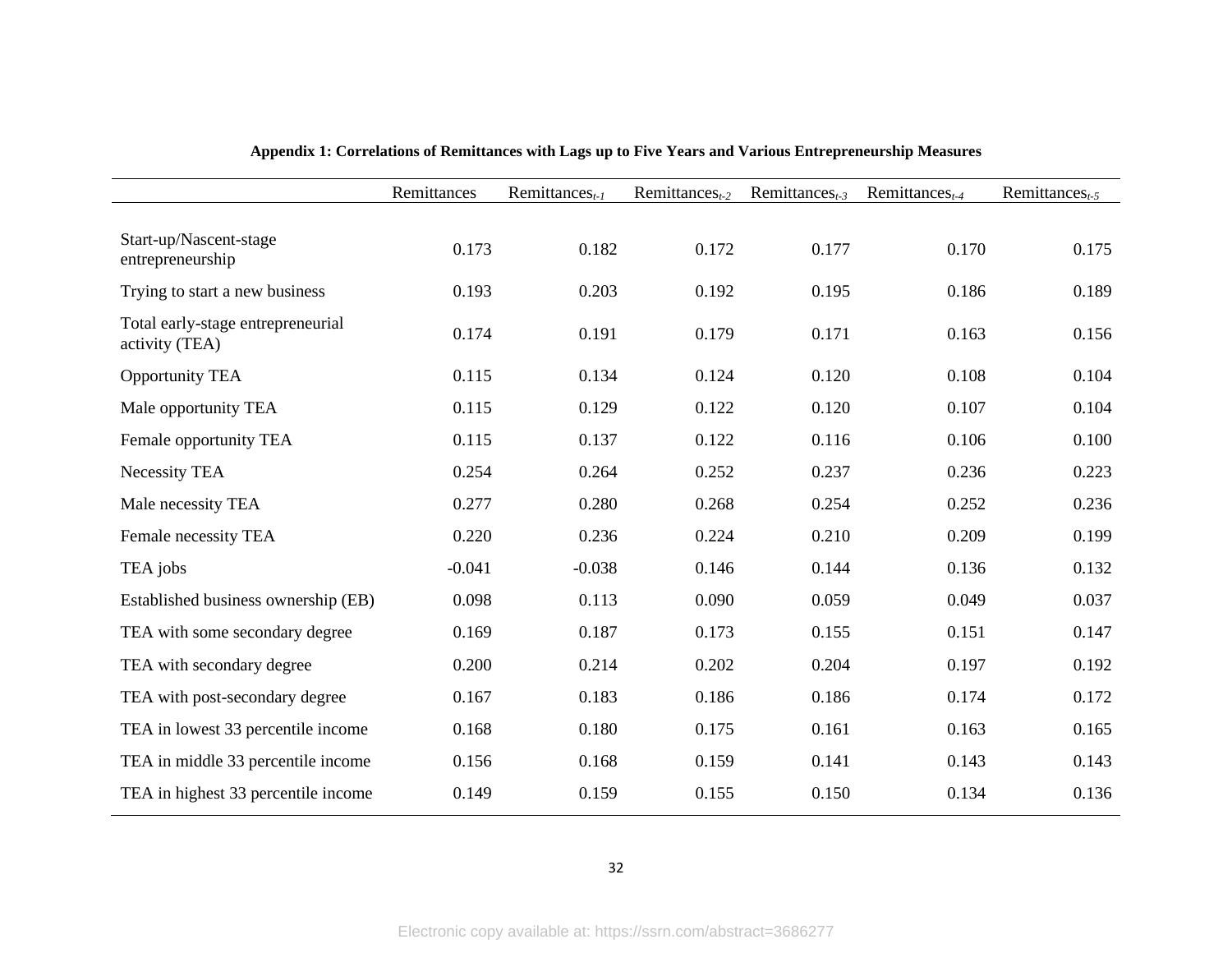|                 |                |             |             |                      | Dominican |                           |
|-----------------|----------------|-------------|-------------|----------------------|-----------|---------------------------|
| Argentina       | Cameroon       | Croatia     | Latvia      | Romania              | Republic  | Nigeria                   |
| Australia       | Colombia       | Hungary     | Mexico      | Slovakia             | Algeria   | Pakistan                  |
| Belgium         | Germany        | Indonesia   | Malaysia    | Slovenia             | France    | <b>Russian Federation</b> |
| <b>Brazil</b>   | Ecuador        | India       | Netherlands | Sweden               | Ghana     | Trinidad and Tobago       |
| <b>Barbados</b> | Spain          | Ireland     | Norway      | Thailand             | Iceland   | Turkey                    |
| <b>Botswana</b> | Estonia        | Iran        | Panama      | Tunisia              | Jamaica   | Uganda                    |
| Canada          | Finland        | Israel      | Peru        | Uruguay              | Japan     | Zambia                    |
| Switzerland     | United Kingdom | Italy       | Philippines | <b>United States</b> | Lithuania |                           |
| Chile           | Greece         | Korea, Rep. | Poland      | South Africa         | Malawi    |                           |
| China           | Guatemala      | Luxembourg  | Portugal    | Denmark              | Namibia   |                           |

# **Appendix 2: List of All the Countries in the Sample**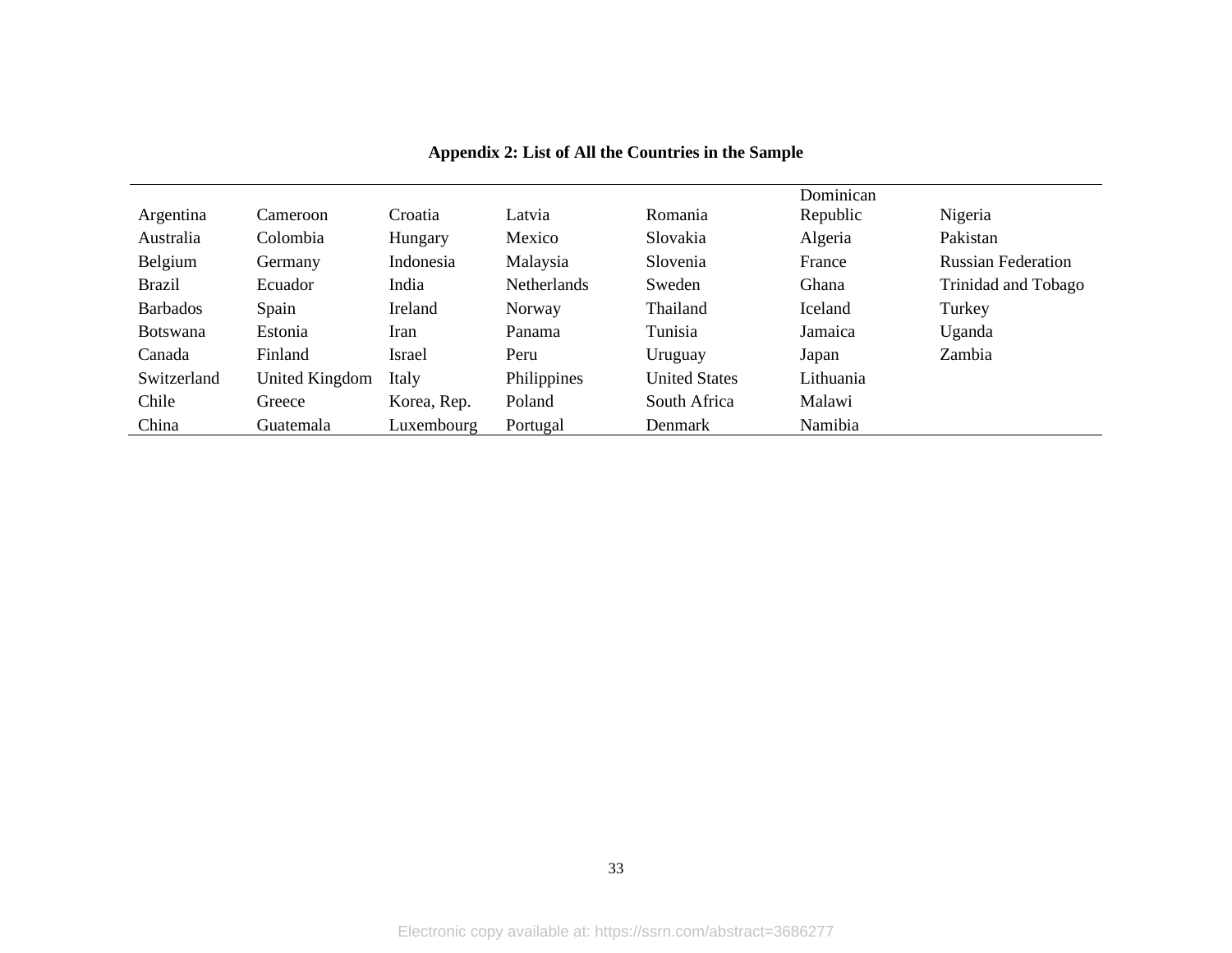|  |  | Table 1: Variables Description, Summary Statistics and Correlation |  |
|--|--|--------------------------------------------------------------------|--|
|  |  |                                                                    |  |

| <b>T</b><br><b>Notes</b><br>umber، | here<br>bas<br>reported<br>vations<br>ഹ<br>obse | $\sim$<br>$\sim$<br>columr<br>∙with<br>able<br>1n<br>, outpr<br>entren <sup>.</sup><br>۱O t<br>-stag<br>reneurship<br>$^{\rm \tiny th}$<br>UI VI VI | the : | dependent variable. |   |
|------------------------------------|-------------------------------------------------|-----------------------------------------------------------------------------------------------------------------------------------------------------|-------|---------------------|---|
| $ -$<br>Variable                   | `UDUOL                                          | Sourc                                                                                                                                               | Obs.  | viean               | ື |

| v ariadie                                              | Description                                                                                                                         | Source                                                              | # ODS. | iviean | S.D.   |  |
|--------------------------------------------------------|-------------------------------------------------------------------------------------------------------------------------------------|---------------------------------------------------------------------|--------|--------|--------|--|
| Remittances                                            | Personal remittances received as percentage of GDP, measured in current USD                                                         | World Bank-World<br>Development Indicators<br>(WDI) 2019            | 390    | 1.352  | 2.368  |  |
| Log GDP per capita                                     | GDP per capita (log.), constant 2011 PPP international dollars                                                                      | <b>WDI 2019</b>                                                     | 390    | 10.865 | 0.632  |  |
| GDP growth rate                                        | GDP growth rate, annual percentage                                                                                                  | <b>WDI 2019</b>                                                     | 390    | 2.400  | 3.826  |  |
| Institutions                                           | Economic Freedom of the World Index (EFW), summary index                                                                            | Fraser Institute 2018                                               | 345    | 7.137  | 0.663  |  |
| Labour force participation<br>rate                     | Labour force participation rate, total $%$ of total population ages 15+);<br>International Labour Organisation (ILO) Estimate       | <b>WDI 2019</b>                                                     | 390    | 70.569 | 7.706  |  |
| Pre-entrepreneurial rate                               | % 18-64 pop. who is currently trying to start a new business                                                                        | Global Entrepreneurship<br>Monitor (GEM)<br>2018/2019 Global Report | 390    | 12.403 | 9.929  |  |
| Start-up/Nascent-stage<br>entrepreneurship             | % 18-64 pop. who is currently involved in a new start-up (nascent) business<br>for less than 1 year (independent or as a job)       | GEM 2018/2019                                                       | 390    | 14.489 | 10.434 |  |
| Total early-stage<br>entrepreneurial activity<br>(TEA) | % 18-64 pop. who are either a nascent entrepreneur (less than 3 months) or<br>owner-manager of a new business (less than 3.5 years) | GEM 2018/2019                                                       | 390    | 11.026 | 7.201  |  |
| <b>Established business</b><br>ownership (EB)          | % 18-64 pop. are owner-manager of an established business (more than 3.5)<br>years                                                  | GEM 2018/2019                                                       | 390    | 7.796  | 4.889  |  |
| <b>Opportunity TEA</b>                                 | % TEA not because of no other work option or just maintaining their income                                                          | GEM 2018/2019                                                       | 390    | 7.823  | 4.997  |  |
| Male opportunity TEA                                   | % male TEA not because of no other work option or just maintaining their<br>income                                                  | GEM 2018/2019                                                       | 390    | 9.693  | 5.518  |  |
| Female opportunity TEA                                 | % female TEA not because of no other work option or just maintaining their<br>income                                                | GEM 2018/2019                                                       | 390    | 5.970  | 4.775  |  |
| Necessity TEA                                          | % TEA due to no other work option or just maintaining their income                                                                  | GEM 2018/2019                                                       | 390    | 2.807  | 2.596  |  |
| Male necessity TEA                                     | % 18-64 male TEA and necessity motive                                                                                               | GEM 2018/2019                                                       | 390    | 3.039  | 2.508  |  |
| Female necessity TEA                                   | % 18-64 female TEA and necessity motive                                                                                             | GEM 2018/2019                                                       | 390    | 2.554  | 2.881  |  |
| TEA jobs                                               | % 18-64 pop. who are involved in TEA expecting to create jobs in 5 years                                                            | GEM 2018/2019                                                       | 390    | 8.019  | 5.625  |  |
| TEA with some secondary<br>degree                      | % 18-64 pop. involved in TEA with some secondary degree                                                                             | GEM 2018/2019                                                       | 384    | 8.426  | 7.255  |  |
| TEA with secondary degree                              | % 18-64 pop. involved in TEA with secondary degree                                                                                  | GEM 2018/2019                                                       | 388    | 10.521 | 7.530  |  |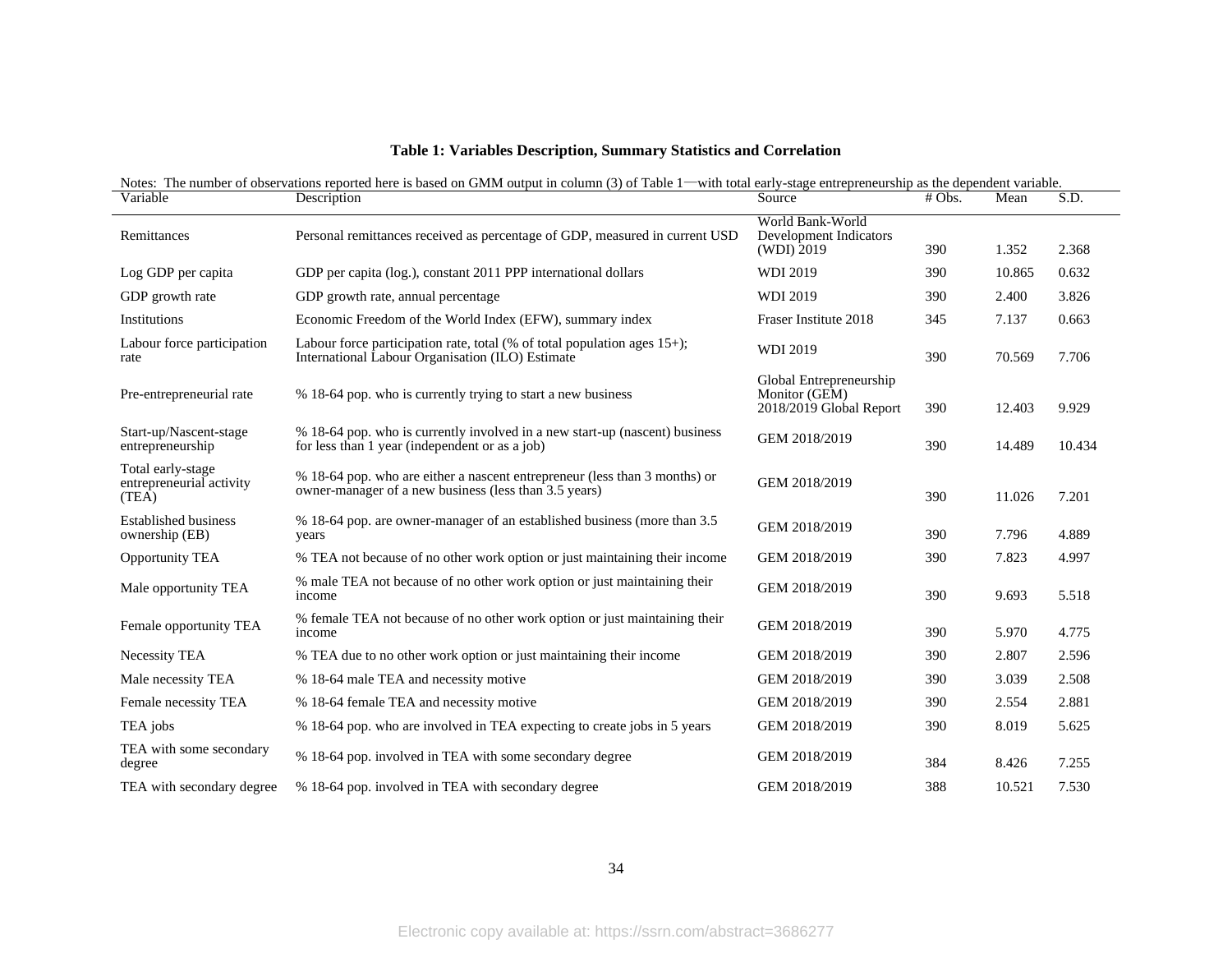| TEA with post-secondary<br>degree      | % 18-64 pop. involved in TEA with post-secondary degree                                                                                           | GEM 2018/2019 | 379 | 12.697 | 8.279  |
|----------------------------------------|---------------------------------------------------------------------------------------------------------------------------------------------------|---------------|-----|--------|--------|
| TEA in lowest 33 percentile<br>income  | % 18-64 pop. involved in TEA from lowest 33 percentile income household                                                                           | GEM 2018/2019 | 371 | 6.748  | 6.463  |
| TEA in middle 33<br>percentile income  | % 18-64 pop. involved in TEA from middle 33 percentile income household                                                                           | GEM 2018/2019 | 386 | 8.388  | 7.391  |
| TEA in highest 33<br>percentile income | % 18-64 pop. involved in TEA from highest 33 percentile income household                                                                          | GEM 2018/2019 | 378 | 10.366 | 7.762  |
| Predict opportunity                    | % 18-64 pop. answered YES to the question "Will there be good opportunities"<br>for starting a business in where you live in the next six months" | GEM 2018/2019 | 390 | 39.431 | 16.624 |
| Fear of failure                        | % 18-64 pop. answered YES to the question "Would fear of failure would<br>prevent you from starting a business?"                                  | GEM 2018/2019 | 390 | 37.919 | 9.898  |
| Good career                            | % 18-64 pop. agreed on the statement "Most people consider starting a new<br>business a desirable career choice."                                 | GEM 2018/2019 | 365 | 63.107 | 13.649 |
| Social status                          | % 18-64 pop. agreed on the statement "Those successful at starting a new<br>business have a high level of status and respect."                    | GEM 2018/2019 | 366 | 69.191 | 10.379 |
| Media coverage                         | % 18-64 pop. agreed on the statement "Stories in the public media about<br>successful new businesses are often seen."                             | GEM 2018/2019 | 365 | 59.228 | 14.440 |
|                                        |                                                                                                                                                   |               |     |        |        |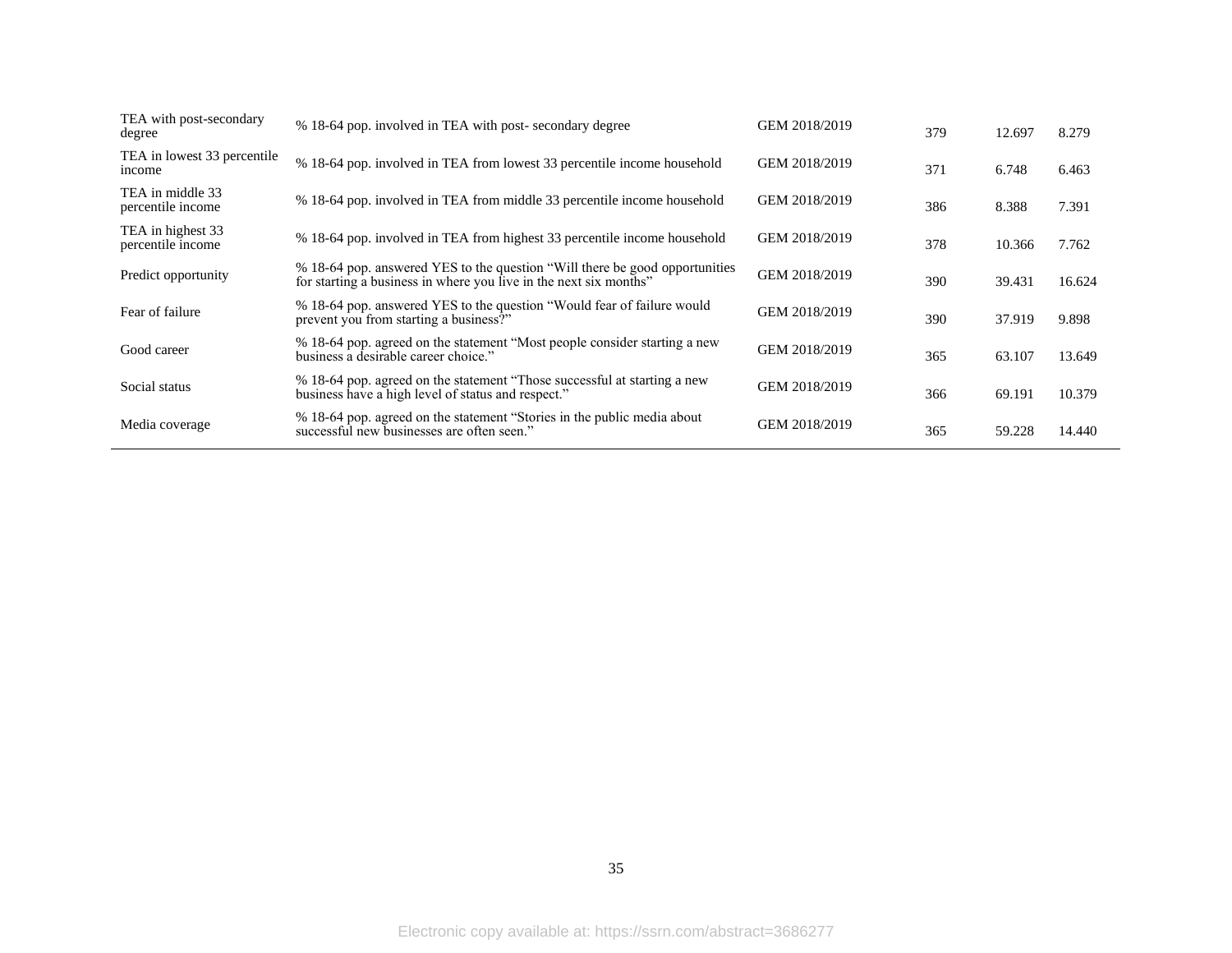#### **Table 2: Remittances and Entrepreneurial Activities at Different Stages**

Notes: This table uses GMM estimation. GMM method is Blundell–Bond system generalised method of moments. All dependent variables interpret as "percent of 18-64 years old interviewees answer yes" to the question and all lagged for one year. All models include a set of time fixed effects. Refer to Table-1 for details of all variables. Robust standard errors are reported in parentheses, with \*\*\*  $p\bar{0.01}$ , \*\*  $p\leq 0.05$ , \*  $p\leq 0.1$ .

| Dependent Variables:                             | Trying to start a new<br>business/Pre-entrepreneurship | Start-up/Nascent-stage<br>entrepreneurship | Total early-stage<br>entrepreneurship | <b>Established business</b><br>ownership |
|--------------------------------------------------|--------------------------------------------------------|--------------------------------------------|---------------------------------------|------------------------------------------|
|                                                  | stage                                                  |                                            |                                       |                                          |
|                                                  | (1)                                                    | (2)                                        | (3)                                   | (4)                                      |
| Remittances $_{t-1}$                             | $2.037***$                                             | $1.824**$                                  | $1.476**$                             | 0.790                                    |
|                                                  | (0.623)                                                | (0.752)                                    | (0.718)                               | (0.812)                                  |
| Trying to start a new<br>business $_{t-1}$       | $0.636***$                                             |                                            |                                       |                                          |
|                                                  | (0.224)                                                |                                            |                                       |                                          |
| Start-up/Nascent-stage<br>entrepreneurship $t-1$ |                                                        | 0.381                                      |                                       |                                          |
|                                                  |                                                        | (0.280)                                    |                                       |                                          |
| Total early-stage<br>entrepreneurship $_{t-1}$   |                                                        |                                            | 0.481                                 |                                          |
|                                                  |                                                        |                                            | (0.299)                               |                                          |
| <b>Established business</b><br>ownership $t-1$   |                                                        |                                            |                                       | $0.988***$                               |
|                                                  |                                                        |                                            |                                       | (0.265)                                  |
| Log GDP Per Capita $t-1$                         | 0.545                                                  | $-4.537$                                   | $-3.159$                              | 2.271                                    |
|                                                  | (5.261)                                                | (6.788)                                    | (3.092)                               | (2.533)                                  |
| GDP Growth Rate $_{t-1}$                         | 0.497                                                  | 0.401                                      | 0.080                                 | 0.354                                    |
|                                                  | (0.441)                                                | (0.557)                                    | (0.389)                               | (0.278)                                  |
| Institutions $_{t-1}$                            | $-4.389$                                               | $-2.711$                                   | $-1.204$                              | $-0.126$                                 |
|                                                  | (3.609)                                                | (4.394)                                    | (2.376)                               | (2.485)                                  |
| Labor Force<br>Participation Rate $_{t-1}$       | 0.351                                                  | 0.295                                      | 0.318                                 | 0.075                                    |
|                                                  | (0.263)                                                | (0.296)                                    | (0.239)                               | (0.127)                                  |
| Constant                                         | 2.410                                                  | 55.394                                     | 24.374                                | $-31.121$                                |
|                                                  | (56.641)                                               | (69.560)                                   | (35.464)                              | (27.217)                                 |
| Observations                                     | 390                                                    | 390                                        | 390                                   | 390                                      |
| Auto-corr p-value                                | 0.474                                                  | 0.811                                      | 0.511                                 | 0.382                                    |
| Hansen-J p-value                                 | 0.601                                                  | 0.356                                      | 0.109                                 | 0.246                                    |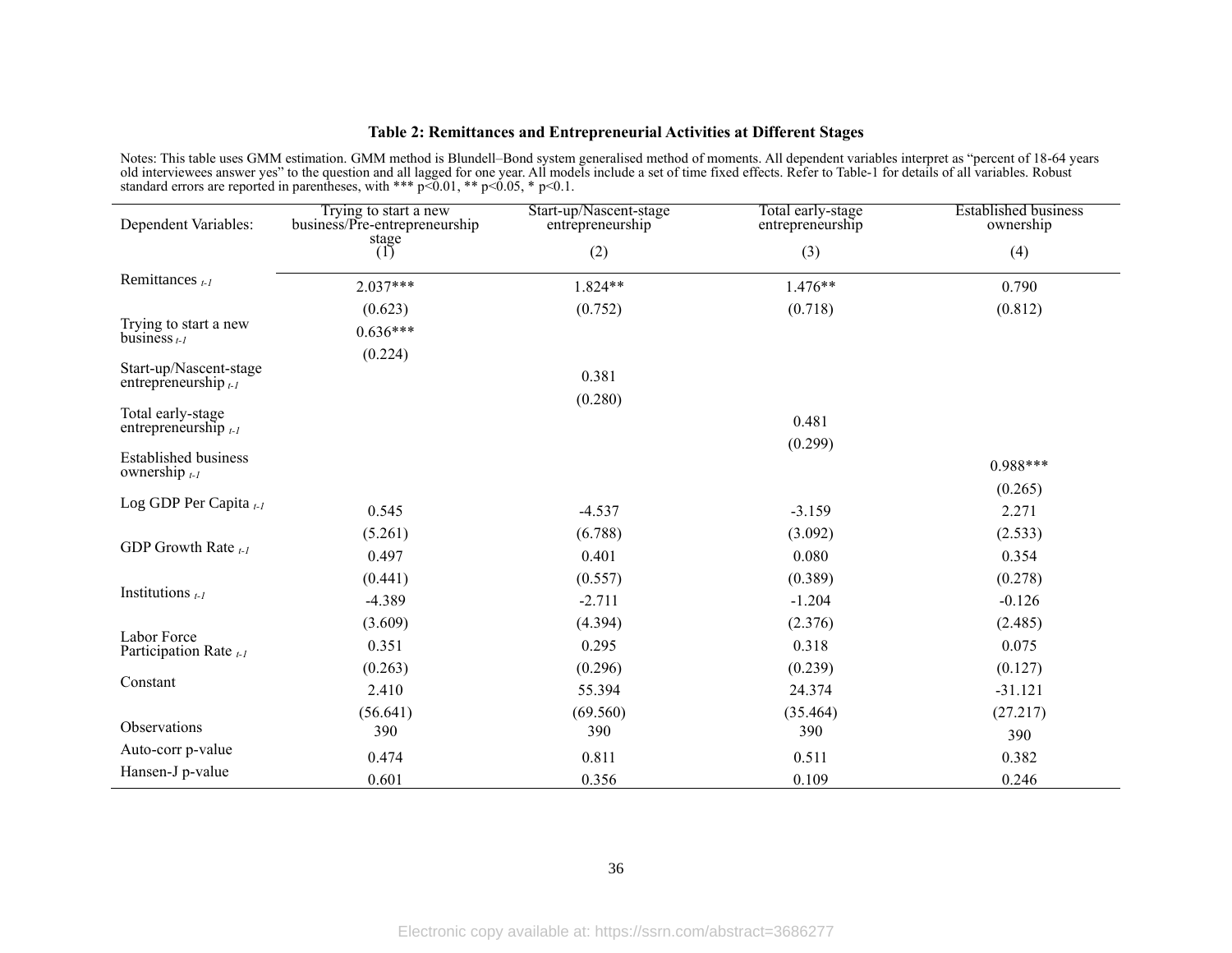#### **Table 3: Remittances and Total Early-Stage Entrepreneurial Activities by Motivation**

Notes: This table uses GMM estimation. GMM method is Blundell–Bond system generalised method of moments. TEA refers to Total Early-Stage Entrepreneurial Activity Rate. All dependent variables interpret as "percent of 18-64 years old interviewees answer yes" to the question and all lagged for one year. All models include a set of time fixed effects. Refer to Table-1 for details of all variables. Robust standard errors are reported in parentheses, with \*\*\* p<0.01, \*\* p<0.05, \* p<0.1.

| Dependent Variables                 | Opportunity         | Male opportunity | Female opportunity | Necessity TEA    | $\overline{\text{Male}}$ necessity | Female necessity | <b>TEA</b>           |
|-------------------------------------|---------------------|------------------|--------------------|------------------|------------------------------------|------------------|----------------------|
|                                     | TEA<br>(1)          | TEA<br>(2)       | TEA<br>(3)         | (4)              | <b>TEA</b><br>(5)                  | TEA<br>(6)       | jobs<br>(7)          |
| Remittances $t-1$                   | $0.949***$          | $1.179**$        | $0.697**$          | 0.402            | 0.161                              | 0.288            | 0.648                |
|                                     | (0.296)             | (0.531)          | (0.354)            | (0.433)          | (0.445)                            | (0.292)          | (0.493)              |
| Opportunity TEA t-1                 | $0.608*$<br>(0.320) |                  |                    |                  |                                    |                  |                      |
| Male opportunity TEA <sub>t-1</sub> |                     | 0.339<br>(0.283) |                    |                  |                                    |                  |                      |
| Female opportunity TEA              |                     |                  | $0.855***$         |                  |                                    |                  |                      |
| $t-1$                               |                     |                  | (0.284)            |                  |                                    |                  |                      |
| Necessity TEA $_{t-1}$              |                     |                  |                    | 0.243            |                                    |                  |                      |
| Male necessity                      |                     |                  |                    | (0.252)          | $-0.041$                           |                  |                      |
| $TEA_{t-1}$                         |                     |                  |                    |                  | (0.198)                            |                  |                      |
| Female necessity TEA $t$ -1         |                     |                  |                    |                  |                                    | 0.509            |                      |
|                                     |                     |                  |                    |                  |                                    | (0.443)          |                      |
| TEA jobs $t-l$                      |                     |                  |                    |                  |                                    |                  | $0.570**$<br>(0.277) |
| Log GDP Per Capita $t-1$            | $-0.688$            | $-1.621$         | 0.281              | $-2.093$         | $-2.440*$                          | $-1.655$         | $-3.524*$            |
|                                     | (2.577)             | (3.226)          | (2.568)            | (1.521)          | (1.463)                            | (1.805)          | (2.056)              |
| GDP Growth Rate $t-1$               | 0.164               | 0.129            | 0.207              | $-0.046$         | 0.121                              | $-0.128$         | $-0.169$             |
|                                     | (0.308)             | (0.354)          | (0.236)            | (0.138)          | (0.125)                            | (0.151)          | (0.340)              |
| Institutions $t-1$                  | $-0.785$            | $-0.611$         | $-1.028$           | $-1.312$         | $-0.565$                           | $-0.827$         | 0.257                |
| Labor Force                         | (1.767)<br>0.197    | (2.515)<br>0.255 | (1.246)<br>0.181   | (1.462)<br>0.050 | (1.889)<br>0.024                   | (1.152)<br>0.067 | (1.788)<br>$0.221*$  |
| Participation Rate $t-1$            | (0.160)             | (0.241)          | (0.122)            | (0.091)          | (0.155)                            | (0.091)          | (0.127)              |
| Constant                            | 0.460               | 8.698            | $-9.318$           | 30.394*          | 31.590*                            | 20.281           | 24.404               |
|                                     | (26.694)            | (39.458)         | (22.473)           | (16.299)         | (16.775)                           | (18.310)         | (21.105)             |
| <b>Observations</b>                 | 390                 | 390              | 390                | 390              | 390                                | 390              | 390                  |
| Auto-corr p-value                   | 0.228               | 0.545            | 0.197              | 0.602            | 0.815                              | 0.875            | 0.893                |
| Hansen-J p-value                    | 0.097               | 0.187            | 0.264              | 0.173            | 0.158                              | 0.181            | 0.519                |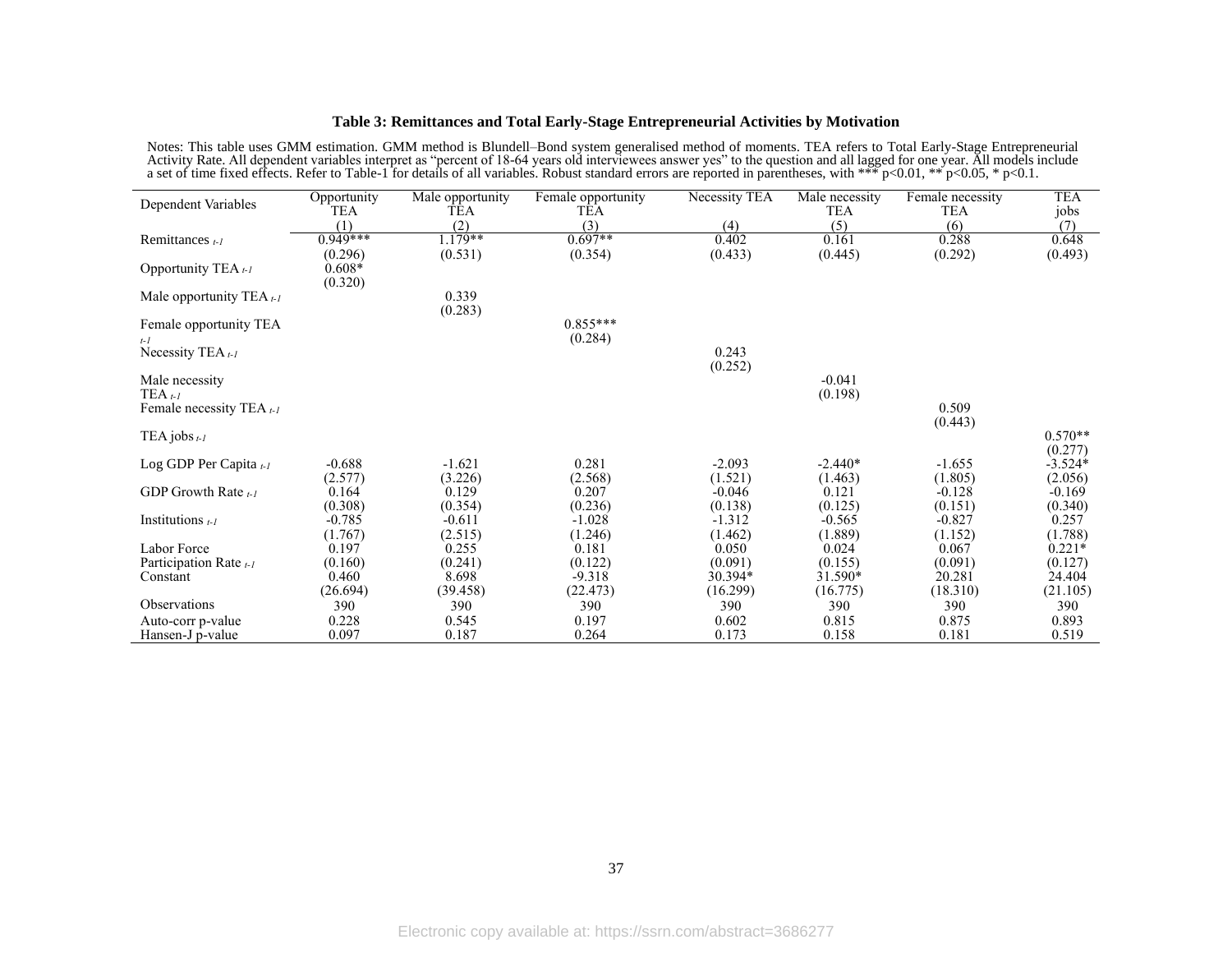#### **Table 4: Remittances and Total Early-stage Entrepreneurial Activities by Education and Income Groups**

Notes: This table uses GMM estimation. GMM method is Blundell–Bond system generalised method of moments. TEA refers to Total Early-Stage Entrepreneurial Activity Rate. All dependent variables interpret as "percent of 18-64 years old interviewees answer yes" to the question and all lagged for one year. All models include a set of time fixed effects. Refer to Table-1 for details of all variables. Robust standard errors are reported in parentheses, with \*\*\*  $p<0.01$ , \*\*  $p<0.05$ , \*  $p<0.1$ .

 $\overline{a}$ 

|                                                      | TEA with some    | TEA with  | TEA with post-   | TEA in lowest       | TEA in middle    | TEA in highest      |
|------------------------------------------------------|------------------|-----------|------------------|---------------------|------------------|---------------------|
| Dependent Variables                                  | secondary degree | secondary | secondary degree | 33 PCTL             | 33 PCTL          | 33 PCTL income      |
|                                                      |                  | degree    |                  | income group        | income group     | group               |
|                                                      | (1)              | (2)       | (3)              | (4)                 | (5)<br>$1.651**$ | (6)                 |
| Remittances $_{t-1}$                                 | 0.833<br>(0.644) | $2.178**$ | $1.234*$         | $1.418*$<br>(0.794) | (0.804)          | $-0.484$            |
| Some Secondary                                       | $0.768***$       | (1.109)   | (0.663)          |                     |                  | (1.478)             |
| Education $\mu$                                      | (0.274)          |           |                  |                     |                  |                     |
|                                                      |                  | 0.598     |                  |                     |                  |                     |
| Secondary Education $t-1$                            |                  | (0.390)   |                  |                     |                  |                     |
| Post-Secondary                                       |                  |           | 0.512            |                     |                  |                     |
| Education $_{t-1}$                                   |                  |           | (0.532)          |                     |                  |                     |
| Graduate experience t-1                              |                  |           |                  |                     |                  |                     |
| Lowest 33 PCTL                                       |                  |           |                  | 0.350               |                  |                     |
| Income $_{t-1}$                                      |                  |           |                  | (0.414)             |                  |                     |
| Middle 33 PCTL Income                                |                  |           |                  |                     | 0.269            |                     |
| $t-1$                                                |                  |           |                  |                     | (0.477)          |                     |
| Highest 33 PCTL                                      |                  |           |                  |                     |                  | $0.684***$          |
| Income $_{t-1}$<br>Log GDP Per Capita <sub>t-1</sub> | $-2.736$         | $-1.569$  | $-6.649$         | $-3.639$            | $-5.883$         | (0.233)<br>$-0.509$ |
|                                                      | (3.780)          | (4.308)   | (8.459)          | (4.328)             | (5.114)          | (5.250)             |
| GDP Growth Rate $_{t-1}$                             | $-0.037$         | 0.430     | $-0.287$         | $-0.622$            | 0.076            | 0.292               |
|                                                      | (0.444)          | (0.396)   | (0.783)          | (0.502)             | (0.463)          | (0.701)             |
| Institutions $t-1$                                   | 0.954            | $-0.449$  | 1.539            | $-2.029$            | $-1.210$         | $-3.737$            |
|                                                      | (2.706)          | (3.253)   | (7.197)          | (4.264)             | (3.345)          | (3.645)             |
| Labor Force                                          | 0.034            | 0.278     | 0.360            | 0.024               | 0.245            | $-0.091$            |
| Participation Rate <sub>t-1</sub>                    | (0.310)          | (0.272)   | (0.433)          | (0.387)             | (0.244)          | (0.277)             |
| Constant                                             | 21.364           | 0.761     | 41.079           | 58.480              | 61.915           | 43.829              |
|                                                      | (42.997)         | (44.402)  | (74.606)         | (36.353)            | (50.487)         | (46.602)            |
| Observations                                         | 376              | 381       | 370              | 357                 | 379              | 370                 |
| Auto-corr p-value                                    | 0.933            | 0.278     | 0.427            | 0.182               | 0.516            | 0.104               |
| Hansen-J p-value                                     | 0.401            | 0.214     | 0.064            | 0.301               | 0.279            | 0.036               |